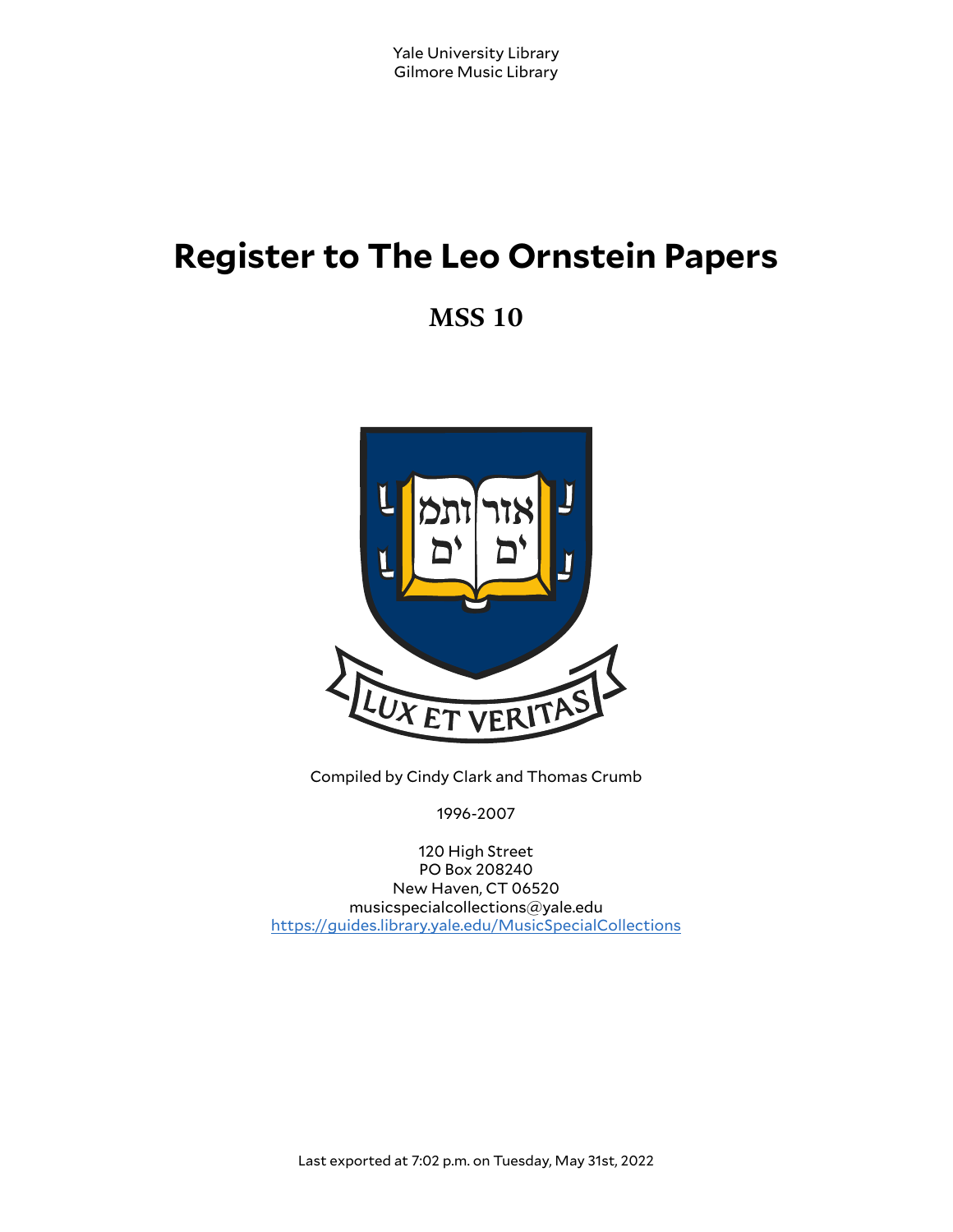# **Table of Contents**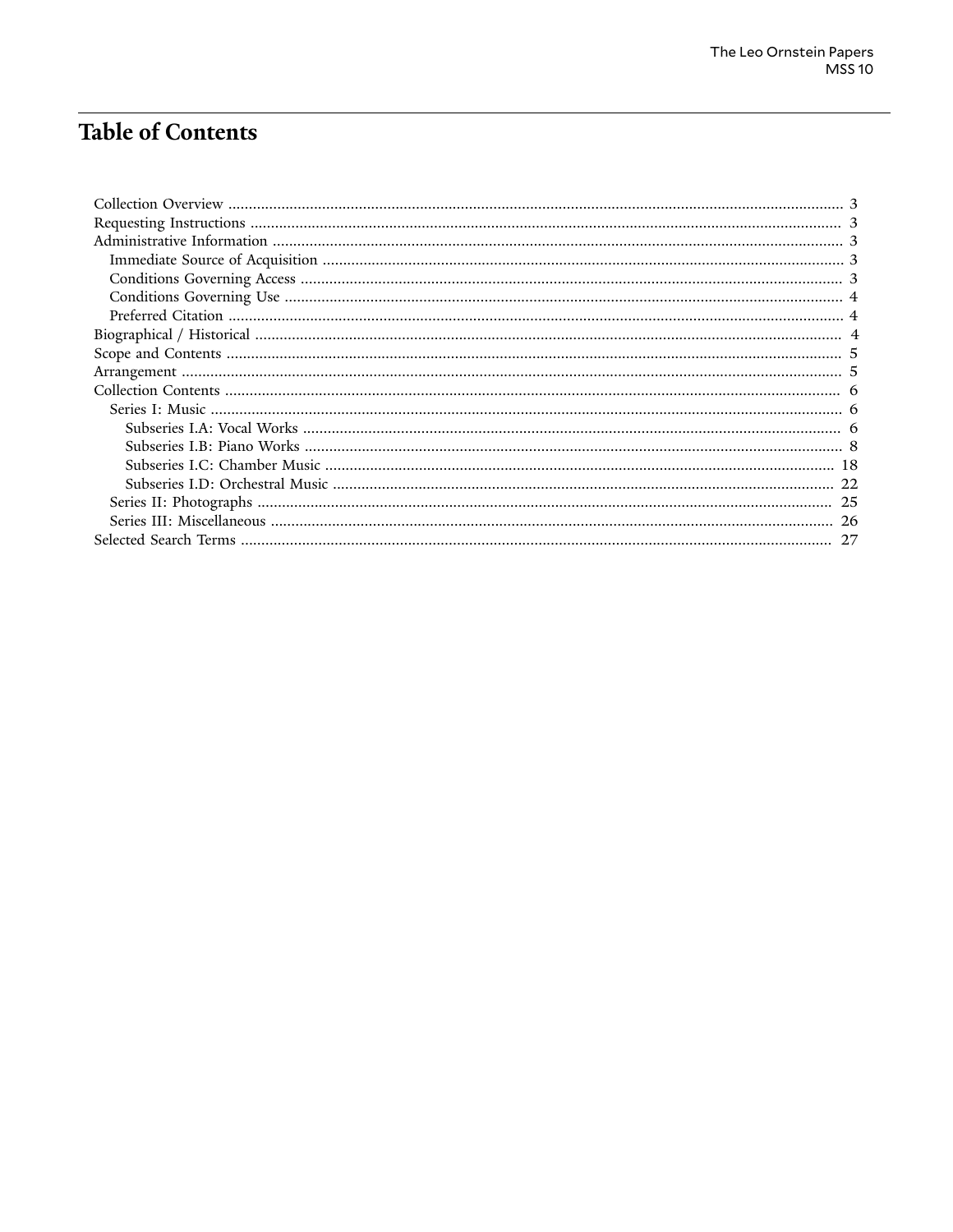### <span id="page-2-0"></span>**Collection Overview**

|                                                        | <b>REPOSITORY:</b> Gilmore Music Library<br>120 High Street<br>PO Box 208240<br>New Haven, CT 06520<br>musicspecialcollections@yale.edu<br>https://guides.library.yale.edu/MusicSpecialCollections |
|--------------------------------------------------------|----------------------------------------------------------------------------------------------------------------------------------------------------------------------------------------------------|
| <b>CALL NUMBER: MSS 10</b>                             |                                                                                                                                                                                                    |
|                                                        | <b>CREATOR:</b> Ornstein, Leo, 1892-2002                                                                                                                                                           |
|                                                        | <b>TITLE:</b> The Leo Ornstein Papers                                                                                                                                                              |
|                                                        | <b>DATES:</b> 1892-1989 (inclusive)                                                                                                                                                                |
| <b>PHYSICAL DESCRIPTION: 32 linear feet (25 boxes)</b> |                                                                                                                                                                                                    |
|                                                        | <b>LANGUAGE:</b> Materials chiefly in English.                                                                                                                                                     |
|                                                        | <b>SUMMARY:</b> Music, photographs, and additional materials by and about the Russian-<br>American composer Leo Ornstein (ca. 1893-2002)                                                           |
|                                                        | <b>ONLINE FINDING AID:</b> To cite or bookmark this finding aid, please use the following link: https://<br>hdl.handle.net/10079/fa/music.mss.0010                                                 |

### <span id="page-2-1"></span>**Requesting Instructions**

To request items from this collection for use on site, please use the request links in the HTML version of this finding aid, available at <https://hdl.handle.net/10079/fa/music.mss.0010>.

Key to the container abbreviations used in the PDF finding aid:

b. box

f. folder

# <span id="page-2-2"></span>**Administrative Information**

### <span id="page-2-3"></span>**Immediate Source of Acquisition**

The Leo Ornstein Papers were established in the Music Library of Yale University by Leo Ornstein in 1973.

### <span id="page-2-4"></span>**Conditions Governing Access**

The collection is open to researchers by appointment. There are no restricted materials in the collection. Please contact the **Special [Collections](http://www.library.yale.edu/musiclib) staff** to schedule an appointment.

Some of the materials may be stored at the Library's off-campus shelving facility, so researchers should allow at least two business days to have the appropriate boxes paged.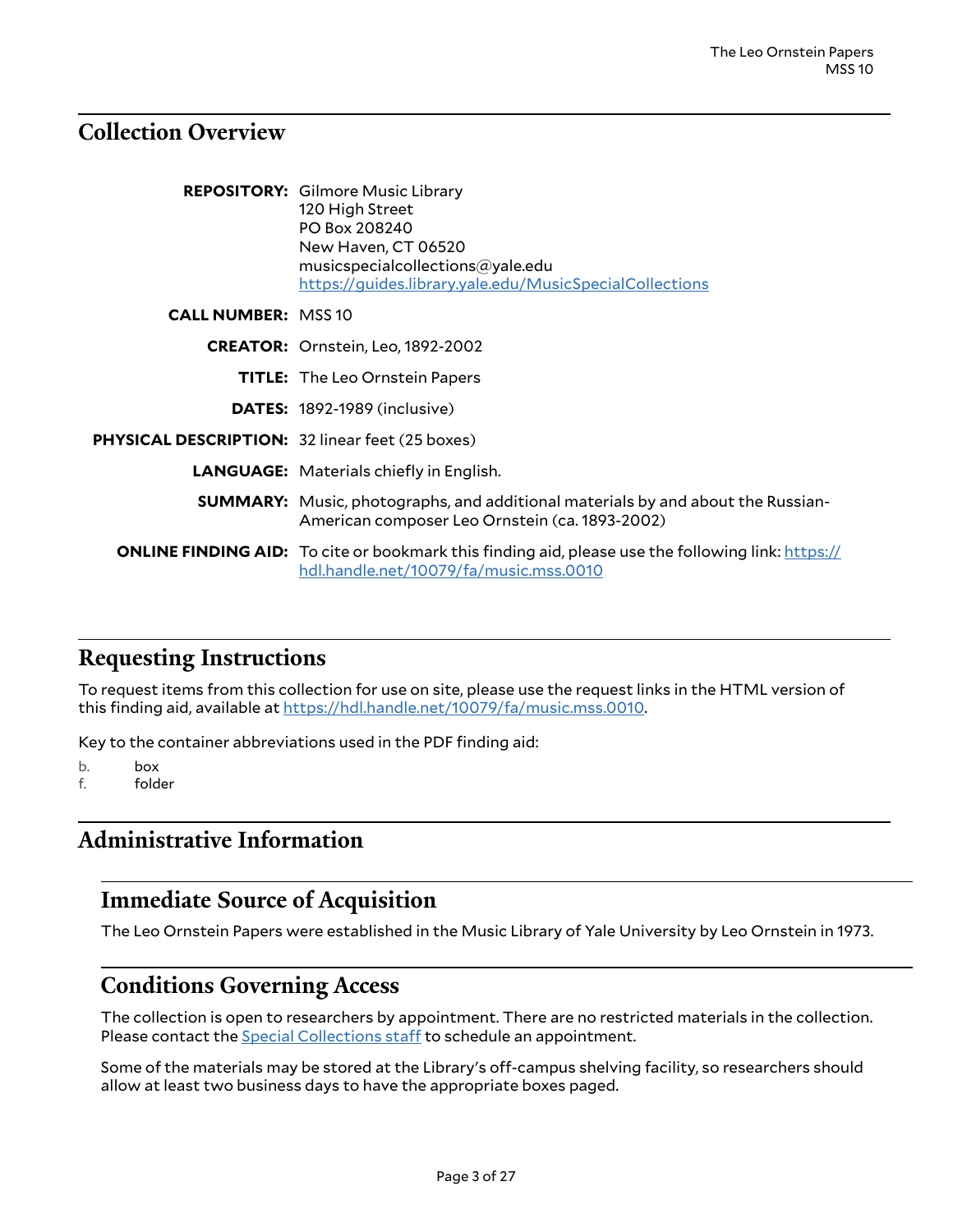# <span id="page-3-0"></span>**Conditions Governing Use**

The Leo Ornstein Papers are the physical property of the Irving S. Gilmore Music Library of Yale University. Copyrights belong to the composers and authors, or their legal heirs and assigns.

# <span id="page-3-1"></span>**Preferred Citation**

MSS 10, The Leo Ornstein Papers in the Irving S. Gilmore Music Library of Yale University.

# <span id="page-3-2"></span>**Biographical / Historical**

Initially regarded as a child prodigy and *enfant terrible*, Leo Ornstein outlasted his admirers and critics alike; born in the nineteenth century, he lived into the twenty-first. His compositional career may well be the longest in music history; stretching over eight decades, it surpasses those of even such famously long-lived composers as Verdi, Stravinsky, and Havergal Brian.

Leo Ornstein was born in the Ukrainian city of Kremenchug in 1892 or 1893. (The exact date has not been firmly established.) The son of a rabbi, he began his musical studies at home. At the age of ten he entered the conservatory of St. Petersburg, where he studied with Anna Esipova and Alexander Glazunov. After the failed Russian revolution of 1905, the Ornstein family fled to the United States, settling on the Lower East Side of Manhattan. Ornstein continued his musical education at the Institute of Musical Art (later known as the Juilliard School), studying piano with Bertha Tapper and harmony with Percy Goetschius. He made his New York debut in 1911 and was immediately hailed as a supremely gifted pianist.

Ornstein soon made his mark as a composer as well. Works such as *Wild Men's Dance* and *Suicide in an Airplane* aroused critical controversy as a result of Ornstein's new compositional vocabulary, which included startling dissonances, percussive sonorities, and driving rhythms. Critics sometimes grouped him with Schoenberg and Stravinsky as leaders of the modernist movement. Ornstein's reputation was not limited to the United States; in 1913-14, he undertook a European concert tour. He created a sensation in Berlin, Paris, and London, and he became friends with leading musicians and critics, such as Ferruccio Busoni and M.D. Calvocoressi. After returning home Ornstein continued to perform regularly, and he was widely regarded as one of the most important young musicians in America. Frederick H. Martins published a short biography in 1918, *Leo Ornstein: The Man, His Ideas, His Work*.

In 1918 Ornstein married Pauline Mallet-Prévost, who had also been a piano student of Bertha Tapper. They had two children. Ornstein usually composed by dictating the music to his wife, so most of the manuscripts in the Ornstein Papers are in her hand.

Despite his extraordinary pianistic talents, Ornstein did not enjoy the stress, travel, and social obligations of life as a touring virtuoso. He began to curtail his concert schedule in the early 1920s , and by the early '30s, he had withdrawn from the concert stage altogether. Instead, he turned to pedagogy; for several years he was a member of the faculty at the Philadelphia Musical Academy. He later established the Ornstein School of Music in Philadelphia, where he taught until his retirement in the mid-1950s. He and his wife later settled in Brownsville, Texas and then in Green Bay, Wisconsin. He died in Green Bay on February 24, 2002.

After Ornstein stopped performing in public, his music also faded from view. Although he continued to compose prolifically, he came to favor a less radical style than the one that had brought him into the limelight. Meanwhile, a new generation of modernist composers came to the fore, and by the 1950s, Ornstein was largely forgotten. Towards the end of the twentieth century, there were signs of an Ornstein revival, however. His son Severo Ornstein published many of his works under imprint of the Poon Hill Press, and several have been recorded. Historians now recognize Ornstein as a pivotal figure in the early history of musical modernism.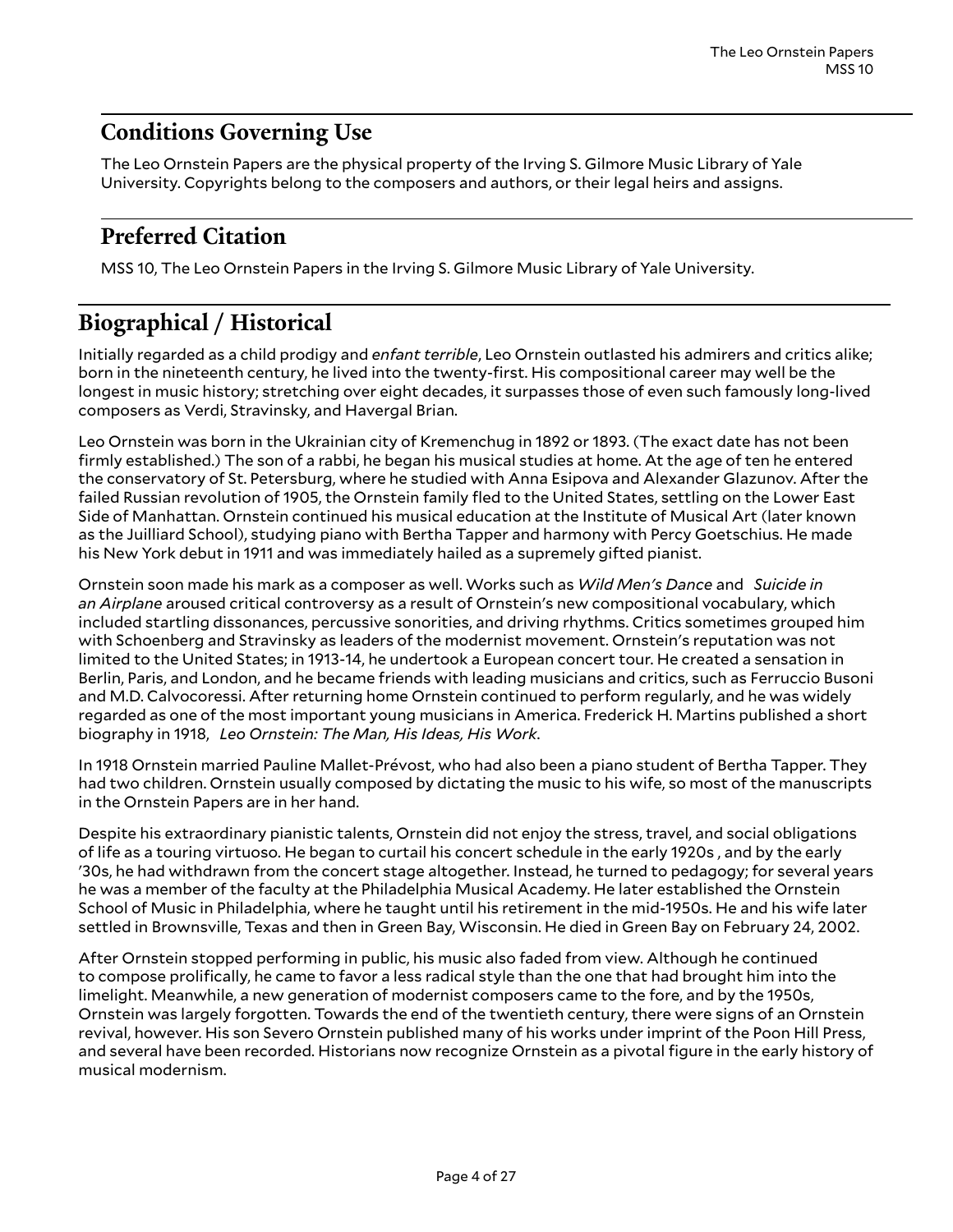# <span id="page-4-0"></span>**Scope and Contents**

The Leo Ornstein Papers contain sketches, manuscript scores, and published editions of Ornstein's musical compositions, including songs, piano pieces, chamber music, and orchestral works. The majority of the manuscripts are in the hand of Ornstein's wife, Pauline. The Papers also hold photographs, programs and reviews, biographical clippings, and prose writings by Pauline Ornstein.

The Leo Ornstein Papers also include materials that have not yet been processed. Please consult the [Special](http://www.library.yale.edu/musiclib) [Collections](http://www.library.yale.edu/musiclib) staff for further information.

### <span id="page-4-1"></span>**Arrangement**

In 3 series as follows: I. Music. II. Photographs. III. Miscellaneous.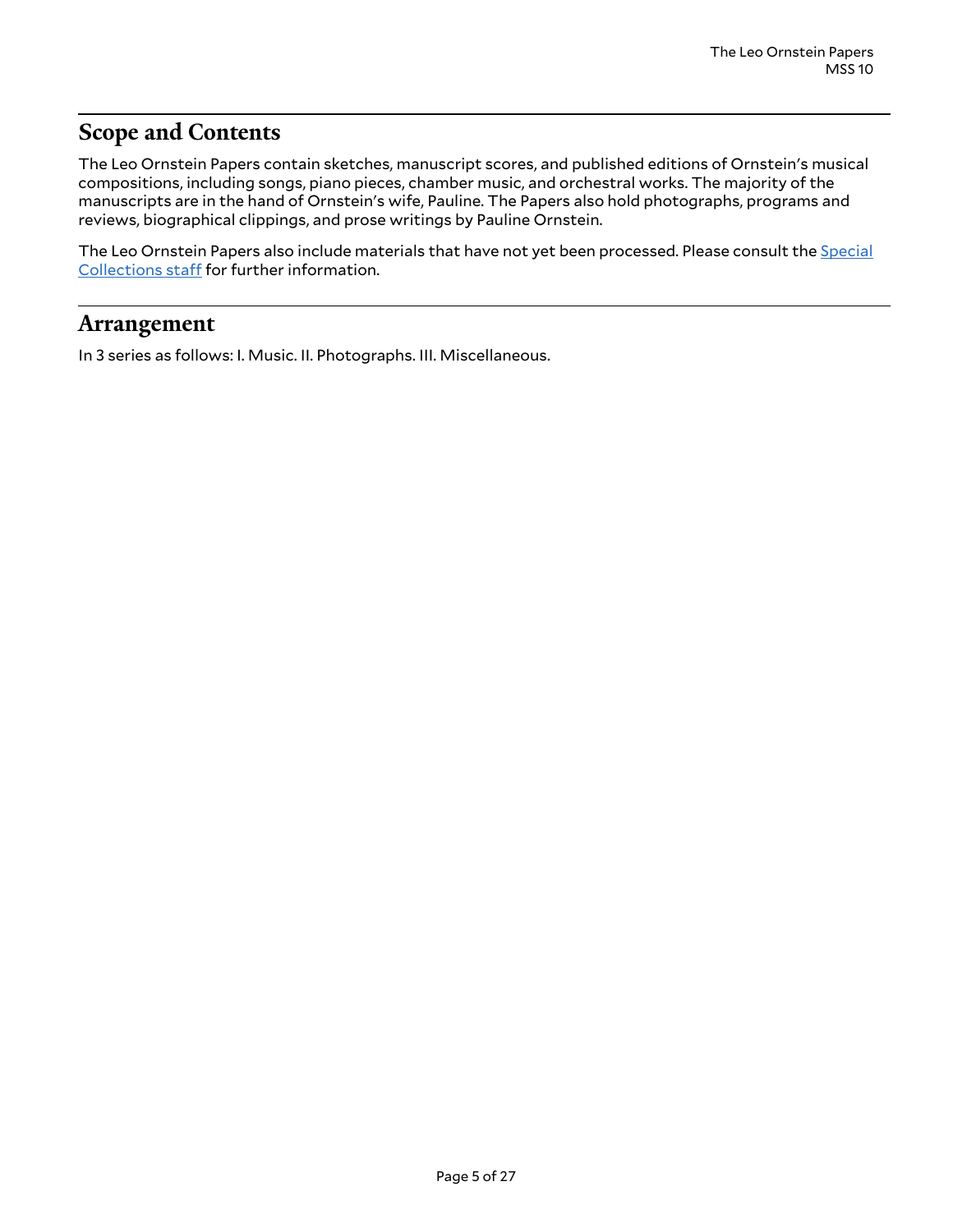# <span id="page-5-1"></span><span id="page-5-0"></span>**Collection Contents Series I: Music**

Ornstein's musical works have been divided into four categories according to genre:

A. Vocal Works, arranged alphabetically

B. Piano Works: Solo piano works, arranged alphabetically; Solo piano sonatas, untitled works, unfinished works; Music for more than one performer

C. Chamber Music: With winds and one other instrument; With strings and one other instrument; Ensembles

D. Orchestral Music

<span id="page-5-2"></span>

|            | Subseries I.A: Vocal Works                                                                                                                                   |
|------------|--------------------------------------------------------------------------------------------------------------------------------------------------------------|
|            | Arranged alphabetically                                                                                                                                      |
| b. 1, f. 1 | America<br>3 p. each<br>C. Fischer publications                                                                                                              |
|            | SA (2 copies); SSA (1 copy); SAB (1 copy); SATB (1 copy); TTBB (1 copy)                                                                                      |
| b. 1, f. 1 | The corpse, voice & piano<br>Holograph score in ink [written before 1918] -- 13 p.                                                                           |
|            | New Music publication, April, 1928 -- 15 p.                                                                                                                  |
| b. 1, f. 1 | Cradle song for voice, piano & violin ad lib., op. 33, no. 1<br>9 p.<br>C. Fischer publication, c1915                                                        |
|            | [op. 33, nos. 2 & 3 were also published, but are not in the collection: no. 2 - A<br>vision of glory; no. 3 - Alone in the forest (with violin part)]        |
| b. 1, f. 1 | Lullaby<br>6 p.<br>purple copy                                                                                                                               |
| b. 1, f. 2 | Mother o' mine (words by Kipling)<br>5 p.<br>C. Fischer publication, c1916                                                                                   |
| b. 1, f. 2 | Tartar lament (words by Frederick Martens)<br>7 p.<br>C. Fischer publication, c1918<br>[this is no. 2 of Two Oriental songs. No. 1 is not in the collection] |
| b. 1, f. 2 | There was a jolly miller once<br>5 p.<br>C. Fischer publication, c1916                                                                                       |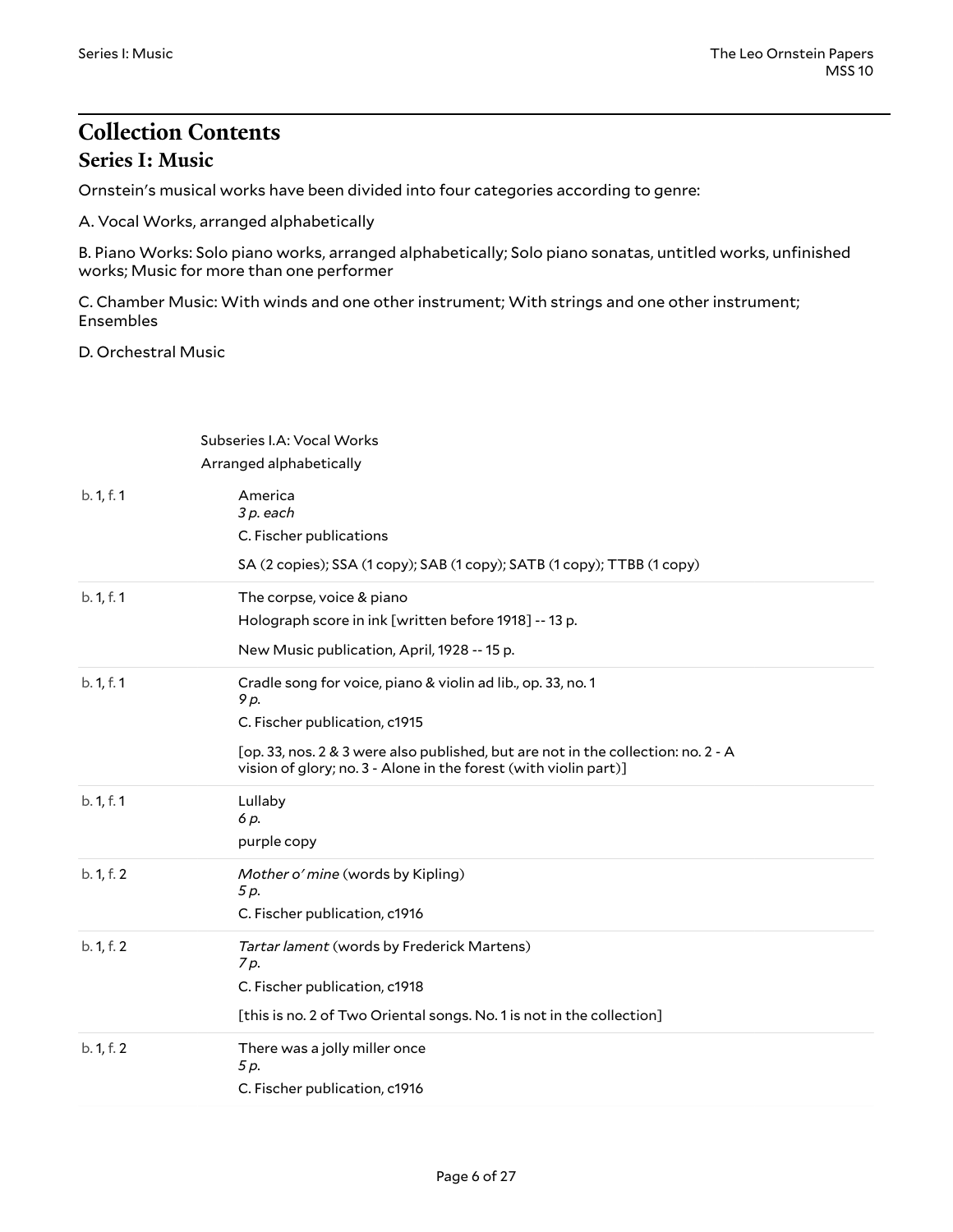Subseries I.A: Vocal Works (continued)

### b. 1, f. 2 *Three Russian Choruses, op. 61.* SATB a cappella (piano part for rehearsal) No. 1 - Russian Lament *9 p.* Associated Music publication, c1928 Photocopy of same No. 2 - Russian Winter *11 p.* Associated Music publication, c1918 Photocopy of same No. 3 - Russian Festival *13 p.* Breitkopf & Härtel publication, c1918 Photocopy of same b. 1, f. 3 5 songs op. 17 (later arranged for voice and orchestra) no titles: mimeographs of first 4, photocopy of 5th from the holographs 1927–1928 Dawn beyond windows... *8 p.* 1927 Streets of stone unending... *8 p.* 1928 July Life burns bright and I am alone... *10 p.* 1927 Sing! The sun, the earth is song... *13 p.* no date Shades of tremulous color garment the single hued sunlight... *7 p.* 1927 Aug. 17 b. 1, f. 4 4 songs without words no. 1 *6 p.* mimeograph or purple ink of holograph score 2 copies no. 2 *7 p.* mimeograph or purple ink of holograph score 2 copies 1928 July 28 no. 3 *9 p.* 1928 June 16-18

holograph score in ink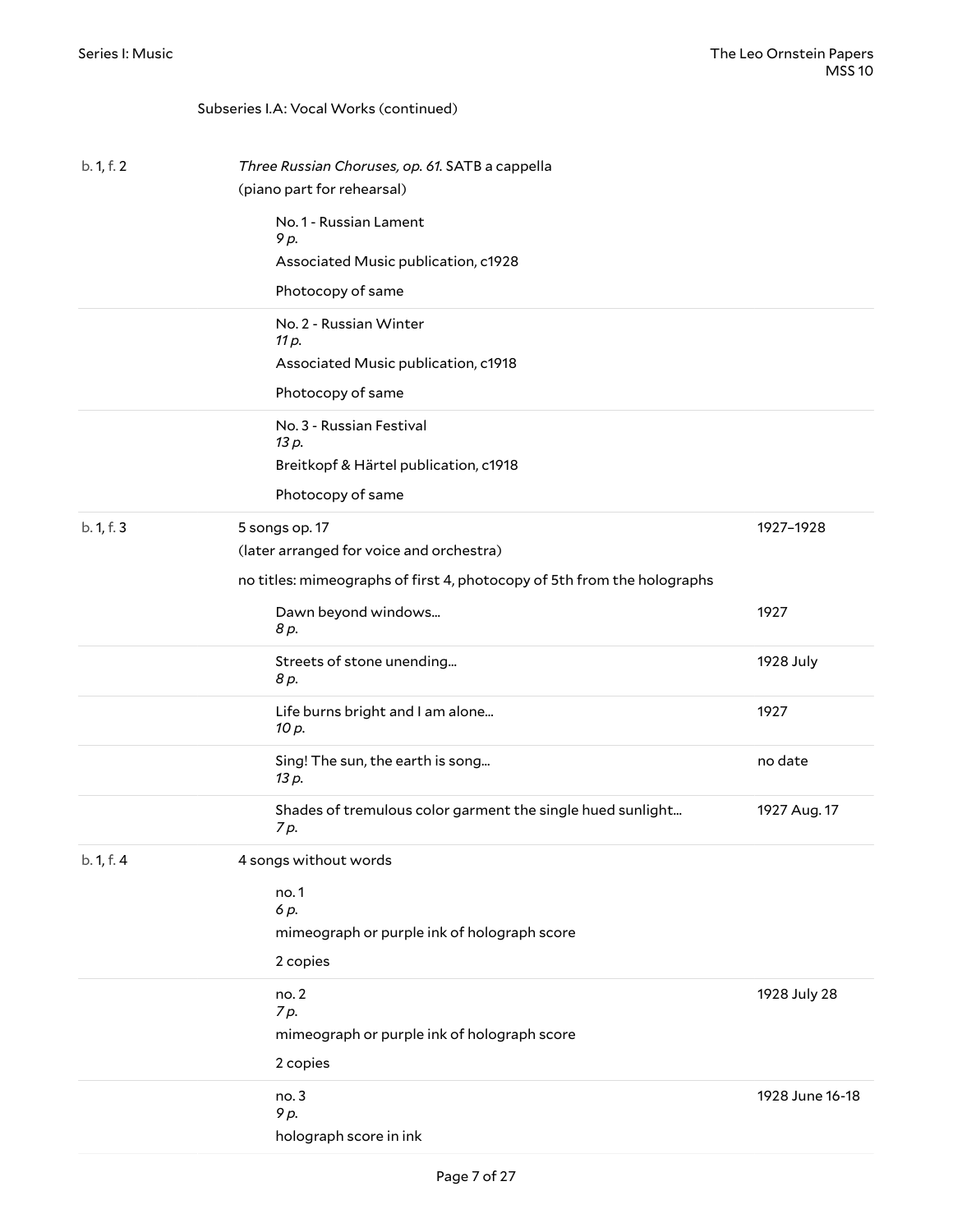#### <span id="page-7-0"></span>Subseries I.A: Vocal Works > 4 songs without words (continued)

|            | no.4<br>9 p.                                                                                                                               |
|------------|--------------------------------------------------------------------------------------------------------------------------------------------|
|            | holograph score in pencil                                                                                                                  |
|            | Subseries I.B: Piano Works                                                                                                                 |
| b. 2, f. 1 | A la chinoise, op. 39                                                                                                                      |
|            | 29 p.                                                                                                                                      |
|            | Breitkopf & Härtel publications, c1918                                                                                                     |
| b. 2, f. 1 | Arabesques, op. 42, no. 1-9<br>13 p.                                                                                                       |
|            | Publisher's proof, c1920                                                                                                                   |
| b. 2, f. 1 | Arabesques for the pianoforte, op. 42<br>19 p.                                                                                             |
|            | Breitkopf & Härtel, Inc., c1921                                                                                                            |
|            | (Photocopy)                                                                                                                                |
|            | Contains 3 unnumbered pages at end with first pages of A la Chinoise, op. 39;<br>A la Mexicana, op. 35, no. 2; and Scherzino, op. 5, no. 2 |
| b. 2, f. 1 | Arabesques, op. 42<br>19 p.                                                                                                                |
|            | Breitkopf & Härtel, Inc., c1921                                                                                                            |
|            | (Photocopy)                                                                                                                                |
|            | With Ornstein's pencil markings, 1976                                                                                                      |
| b. 2, f. 1 | At twilight, op. 10<br>22 p.                                                                                                               |
|            | A. P. Schmidt, c1911                                                                                                                       |
|            | [2 copies]                                                                                                                                 |
|            | [Photocopy of Copyist's manuscript]                                                                                                        |
|            | Romance triste                                                                                                                             |
|            | Coquedry [i.e., Coquetry]                                                                                                                  |
|            | Nocturne                                                                                                                                   |
|            | In modo Scarlatti                                                                                                                          |
|            | Souvenir mélancolique (In remembrance)                                                                                                     |
|            | Capricietto                                                                                                                                |
| b. 2, f. 1 | An autumn improvisation<br>15 November<br>1978<br>16 p.                                                                                    |
|            | Copyist's manuscript signed                                                                                                                |
| b. 2, f. 1 | 13 October 1978<br>An autumnal fantasy<br>10 p.                                                                                            |
|            | Copyist's manuscript signed                                                                                                                |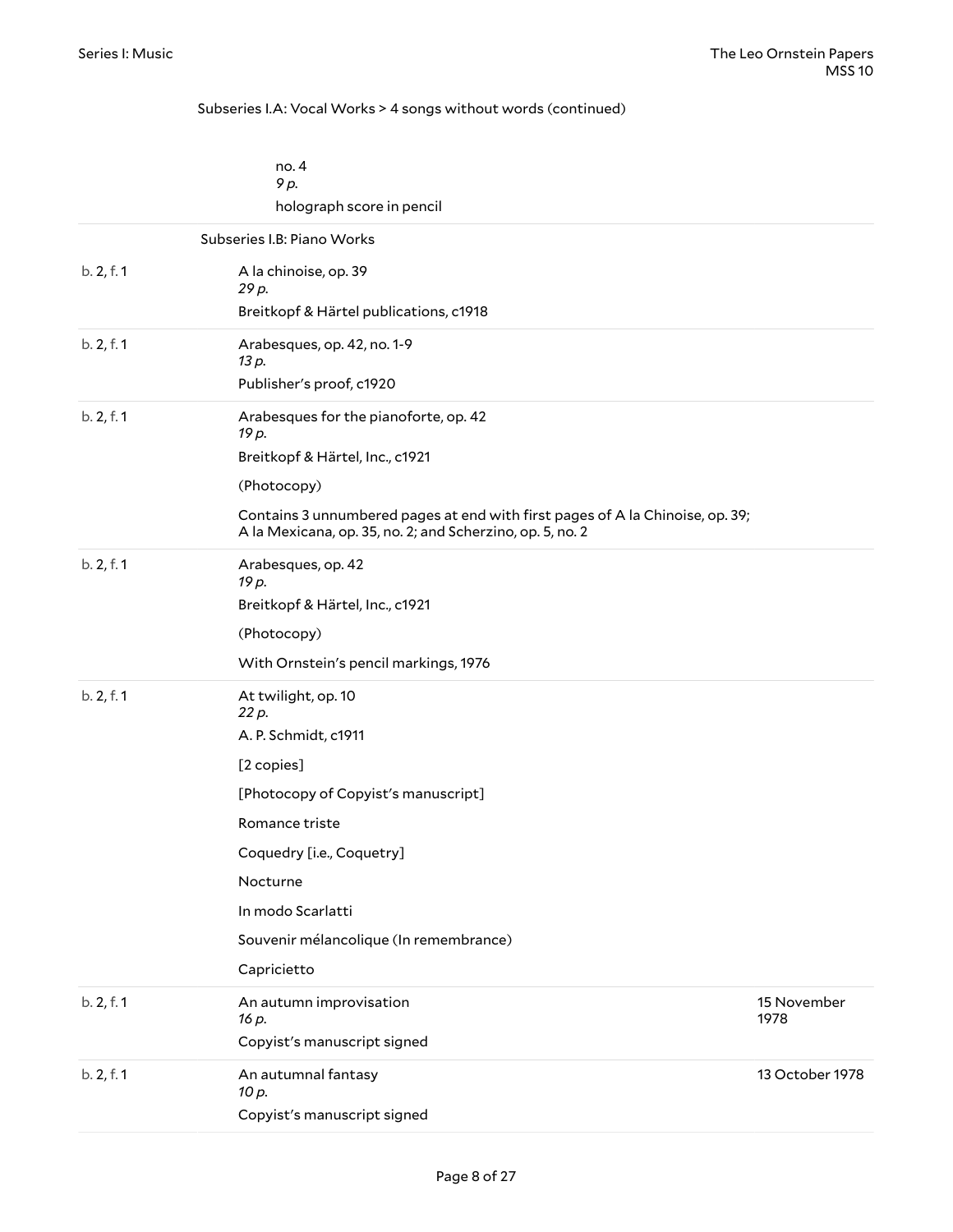| b. 2, f. 1 | Bagatelle, no. 1<br>Holograph in pencil -- 3 p.<br>Holograph in ink -- 3 p.                                       |                      |
|------------|-------------------------------------------------------------------------------------------------------------------|----------------------|
| b. 2, f. 1 | <b>Ballade</b><br>19 p.<br>Copyist's manuscript signed<br>[2 copies]                                              | 21 December<br>1976  |
| b. 2, f. 1 | Barbaro: a pantomime<br>17 p.<br>Copyist's manuscript signed<br>Originally "Vignette J"                           | 30 November<br>1978  |
| b. 2, f. 1 | Barcarolle, op. 6, no. 4<br>4 p.<br>Holograph in ink, markings in red                                             |                      |
| b. 2, f. 1 | Burlesca (a satire)<br>20 p.<br>(Dedicated to William Westney)<br>Joshua Corp. Ed.<br>Copyist's manuscript signed | 23 September<br>1976 |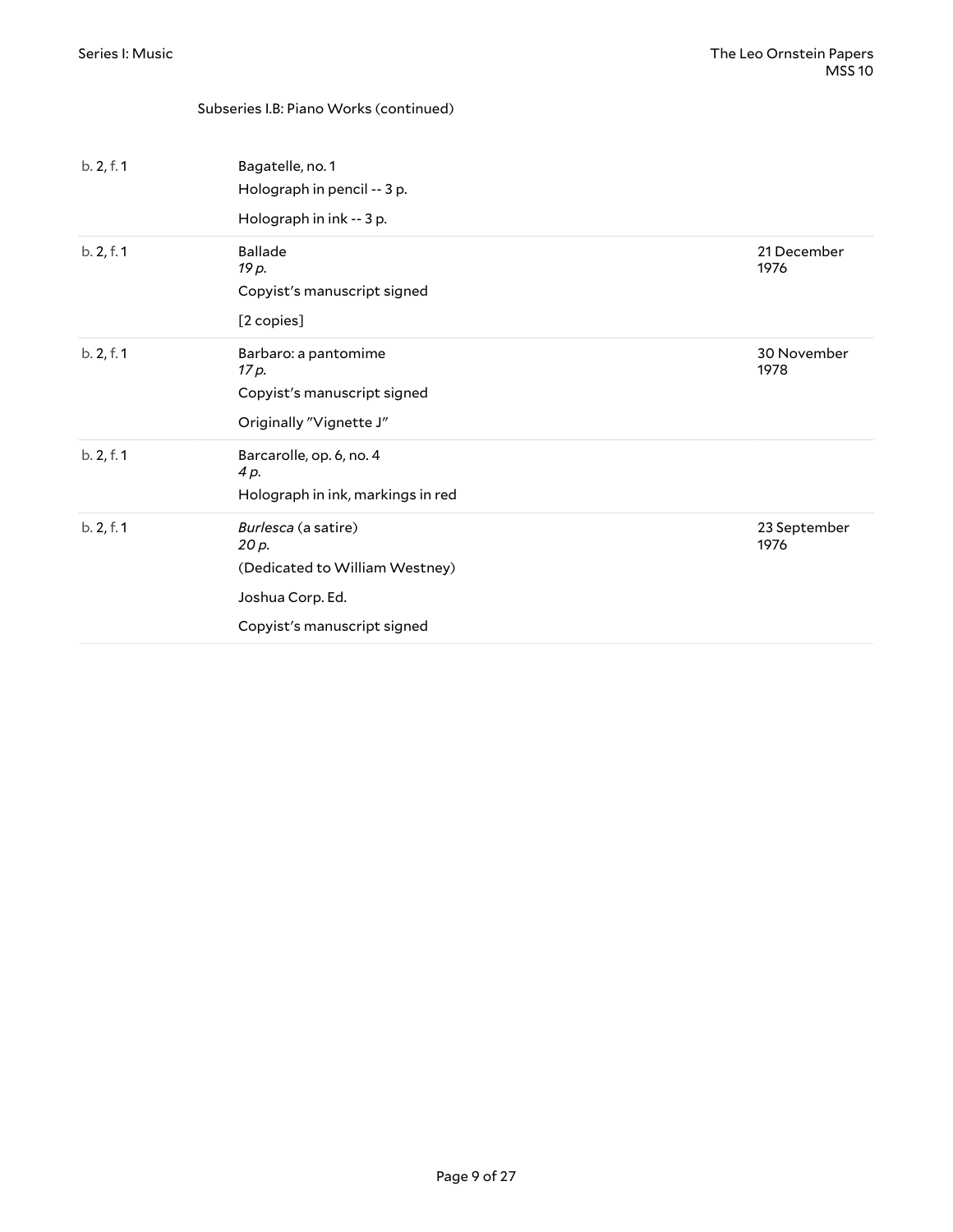|             | Subseries I.B: Piano Works (continued)                |                  |
|-------------|-------------------------------------------------------|------------------|
| b. 2, f. 1a | Cossack Impressions, op. 14<br>15, 17 p.              |                  |
|             | W. Hansen publication (2 vols.), c1914                |                  |
|             | <b>Book 1:</b>                                        |                  |
|             | Evening Song - Abendlied                              |                  |
|             | Maidens at the Fountain - Mädchen an der Quelle       |                  |
|             | Mazurka                                               |                  |
|             | Moonlight in the Mountains - Mondschein in dem Bergen |                  |
|             | Grief - Sorge                                         |                  |
|             | The Waltz - Der Walzer                                |                  |
|             | The Nocturne - Nocturne                               |                  |
|             | <b>Book 2:</b>                                        |                  |
|             | At Dawn - Morgendämmerung                             |                  |
|             | The dance - Der Tanz                                  |                  |
|             | The love song - Liebesgesang                          |                  |
|             | The march - Marsch                                    |                  |
|             | Méditation                                            |                  |
|             | At the festival - Zum Fest                            |                  |
| b. 2, f. 1a | A dream almost forgotten<br>22 p.                     | 24 February 1977 |
|             | Copyist's manuscript signed                           |                  |
| b. 2, f. 1a | Dwarf Suite (Suite de gnomes), op. 11<br>43 p.        |                  |
|             | Schott publication, c1915                             |                  |
|             | Dwarfs at dawn                                        |                  |
|             | Dance of the dwarfs                                   |                  |
|             | Funeral march of the gnomes                           |                  |
|             | Serenade of the dwarfs                                |                  |
|             | Dwarfs at work                                        |                  |
|             | Marche grotesque                                      |                  |
| b. 2, f. 1a | Fantasy pieces, Four<br>6, 7, 6 p.                    |                  |
|             | Nos. 1, 3, & 4 in pencil holograph                    |                  |
| b. 2, f. 1a | Five piano pieces<br>29 p.                            | <b>July 1978</b> |
|             | Copyist's manuscript signed                           |                  |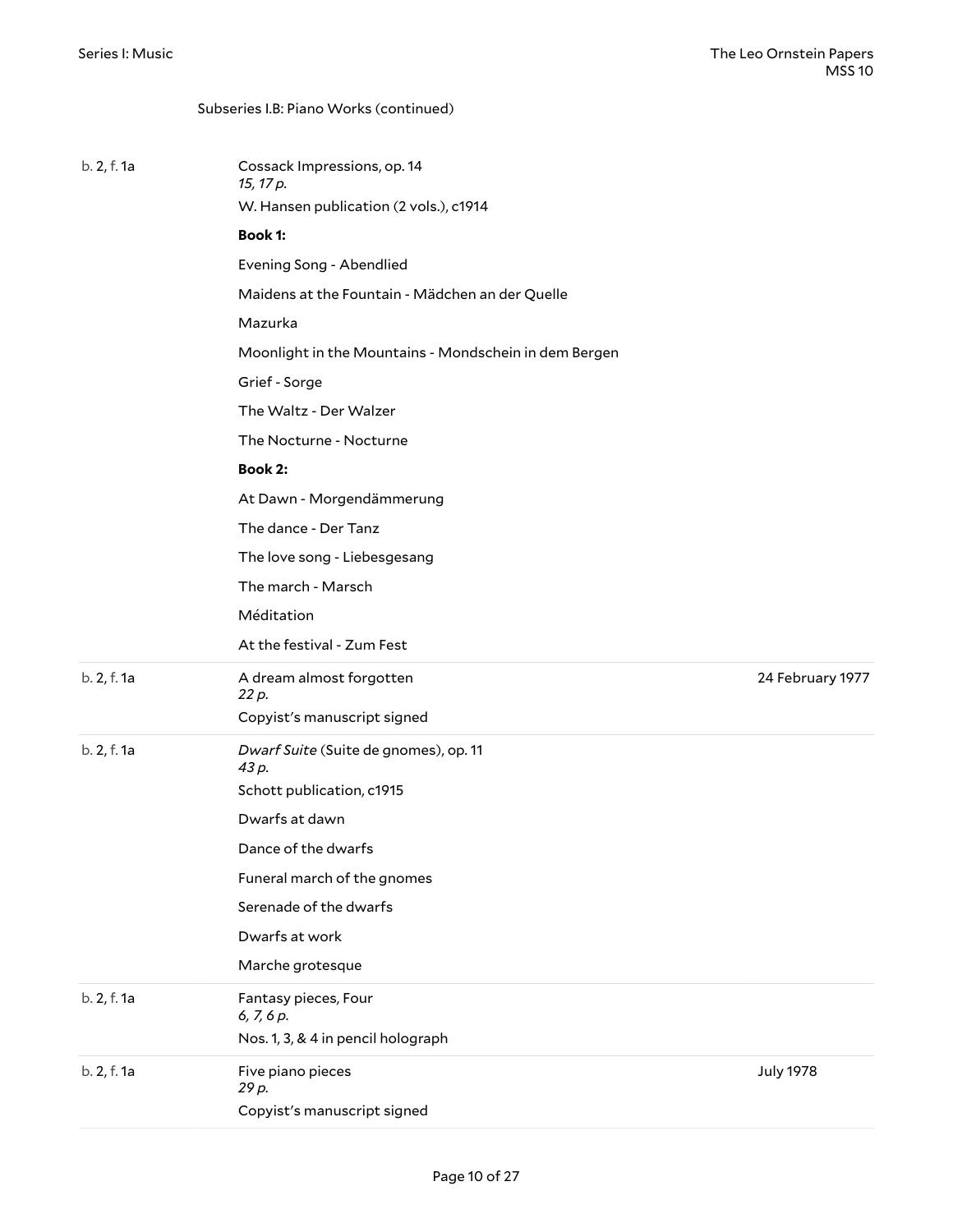| b. 2, f. 2 | Impressions de la Tamise, op. 13, no. 1<br>14 p.<br>Schott publication, c1920 |                |
|------------|-------------------------------------------------------------------------------|----------------|
| b. 2, f. 2 | Impressions de Notre-Dame, Two, op. 16, no. 1-2                               |                |
|            | 16 p.                                                                         |                |
|            | Schott publication, c1914 [photocopy]                                         |                |
| b. 2, f. 2 | Impromptu<br>28 p.                                                            |                |
|            | Joshua Corp. Ed.                                                              |                |
|            | At the grave of an infant (has title: Epitaph) (3 October 1976)               |                |
|            | An interlude (27 October 1976)                                                |                |
|            | A bit of Nostalgia (11 November 1976)                                         |                |
|            | Copyist's manuscript signed                                                   |                |
| b. 2, f. 2 | In the country, cycle for piano<br>11 p.                                      |                |
|            | G. Schirmer publication, c1924                                                |                |
|            | The gypsy lament                                                              |                |
|            | The old dungeon                                                               |                |
|            | A fairy dance                                                                 |                |
|            | The cathedral bells and the choir                                             |                |
|            | The merry-go-round                                                            |                |
| b. 2, f. 2 | Intermezzo IA                                                                 |                |
|            | 8 p.                                                                          |                |
|            | Holograph in ink                                                              |                |
| b. 2, f. 2 | Intermezzo IIA<br>7 p.                                                        |                |
|            | Holograph in ink                                                              |                |
| b. 2, f. 2 | Intermezzo IIE                                                                | August 1968    |
|            | 7 p.                                                                          |                |
|            | Copy of copyist's manuscript signed                                           |                |
| b. 2, f. 2 | Intermezzo IIE<br>8 p.                                                        | 25 August 1968 |
|            | Copy of copyist's manuscript signed                                           |                |
| b. 2, f. 2 | Intermezzo III                                                                | 20 March 1968  |
|            | 7p.                                                                           |                |
|            | Copy of holograph                                                             |                |
| b. 2, f. 2 | Intermezzo IV<br>5 p.                                                         |                |
|            | Copy of holograph                                                             |                |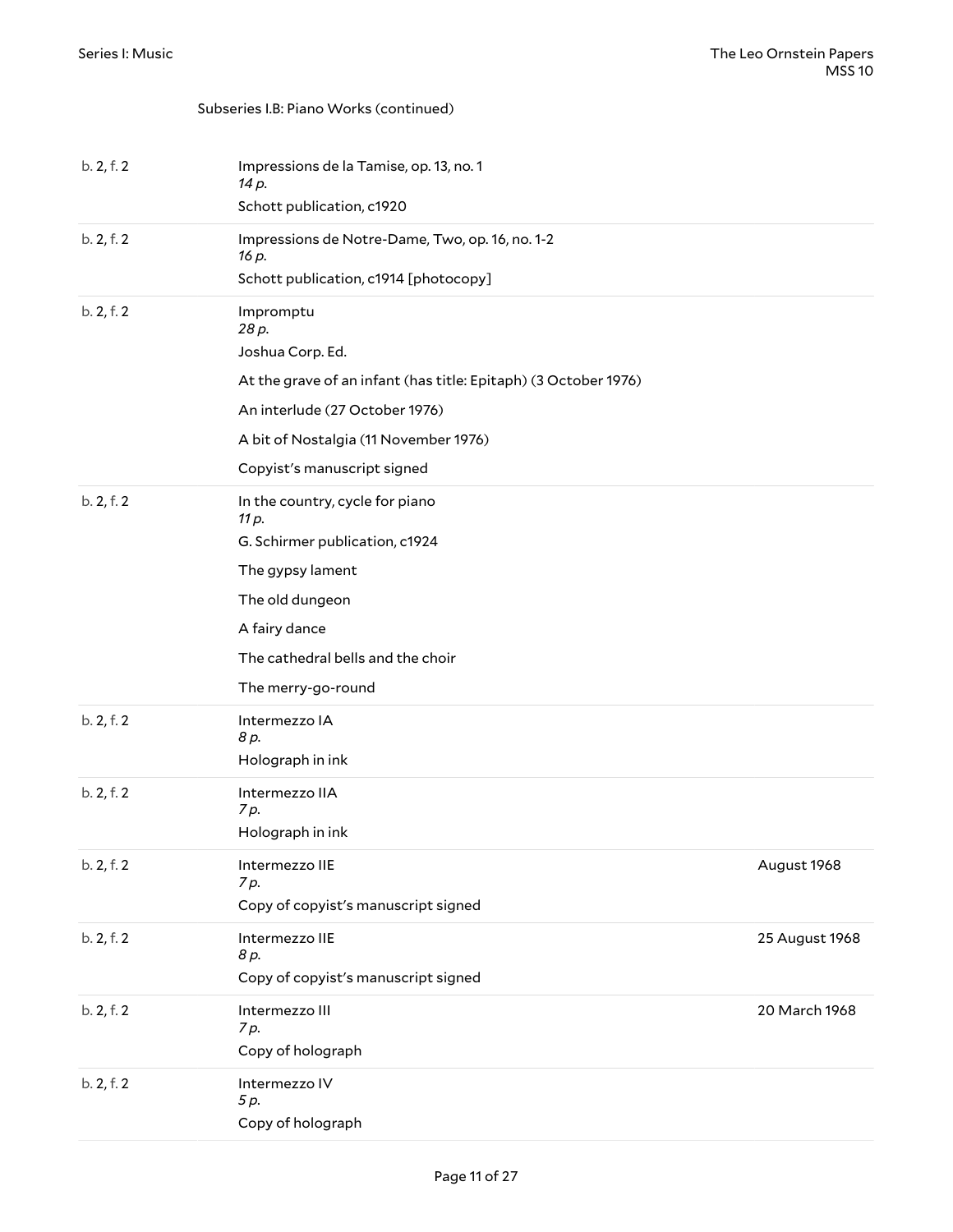| b. 2, f. 2 | Intermezzo V<br>9 p.                                                    | 30 October 1968      |
|------------|-------------------------------------------------------------------------|----------------------|
|            | Copy of holograph                                                       |                      |
| b. 2, f. 2 | Just a fun piece<br>15 p.                                               | 29 June 1978         |
|            | Copyist's manuscript signed                                             |                      |
| b. 2, f. 3 | Memories from childhood, a cycle for piano<br>17 p.                     |                      |
|            | Joshua Corp. Ed.                                                        |                      |
|            | G. Schirmer publication, c1925                                          |                      |
|            | A tale from the moon                                                    |                      |
|            | The organgrinder and the monkey                                         |                      |
|            | In grandpapa's big rocker                                               |                      |
|            | The funny story                                                         |                      |
|            | An Arabian fable                                                        |                      |
|            | In the swing                                                            |                      |
|            | The sleeping doll                                                       |                      |
|            | March of the tin soldiers                                               |                      |
| b. 2, f. 3 | Mindy's piece<br>41, 4 p.                                               | 1967 Jan 14          |
|            | Holograph in ink, signed                                                |                      |
|            | Holograph in pencil                                                     |                      |
|            | Written for granddaughter when child                                    |                      |
| b. 2, f. 3 | A morning in the woods<br>11 p.                                         | 29 September<br>1971 |
|            | Holograph in ink                                                        |                      |
|            | [one reel microfilm]                                                    |                      |
| b. 2, f. 3 | A morning in the woods<br>11 p.                                         | 29 September<br>1971 |
|            | Copy of copyist's manuscript signed with addition of pencil corrections |                      |
| b. 2, f. 3 | Musings of a piano<br>9 p.                                              |                      |
|            | G. Schirmer publication, c1924                                          |                      |
|            | The professor walks by                                                  |                      |
|            | The piano thinks out loud                                               |                      |
|            | The music lesson and the complaining child                              |                      |
|            | I wish I knew                                                           |                      |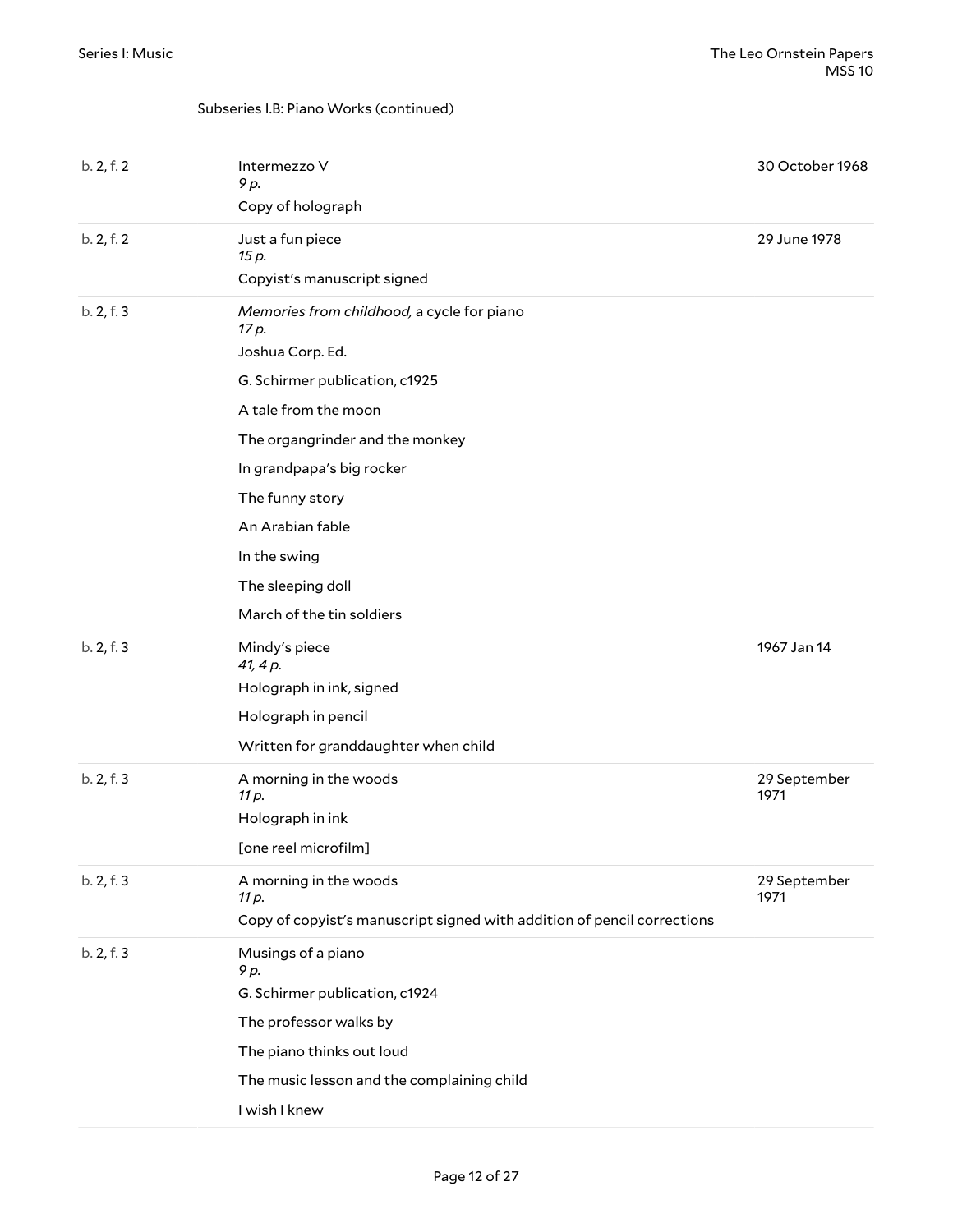| b. 2, f. 3  | Nocturne No. 1<br>20 p.<br>Holograph in ink                                                                                                                                                                                                                 | written ca. 1922 |
|-------------|-------------------------------------------------------------------------------------------------------------------------------------------------------------------------------------------------------------------------------------------------------------|------------------|
| b. 2, f. 3  | Nocturne No. II<br>36 p.<br>Holograph in ink, markings in red (his hand)                                                                                                                                                                                    |                  |
| b. 2a, f. 4 | Poems of 1917, op. 41<br>54 p.<br>Carl Fischer publication, c1918<br>No man's land<br>The sower of despair<br>The orient in Flanders<br>The wrath of the despoiled                                                                                          |                  |
|             | Night brooding over the battlefield<br>A dirge of the trenches<br>Song behind the lines<br>The battle<br>The army at prayer<br>Dance of the dead<br>2 copies                                                                                                |                  |
| b. 2a, f. 4 | Piano pieces, op. 17, no. 1-5<br>Holograph in pencil, with red markings (his hand)<br>Volga (Song of the Bayemen)<br>Natasha (Smiles and coquetry)<br>Potok (Dirge of the Merijicks)<br>Mirig i Jinka (The old couple dance)<br>Doumka (Grief in the heart) |                  |
| b. 2a, f. 4 | Piano sketch book<br>40, 39 p.<br>Elkan-Vogel publication, c1939 - 2 vols.                                                                                                                                                                                  |                  |
| b. 2a, f. 4 | 3 preludes, op. 20<br>11 p.<br>B. Schott's Söhne, c1914 [photocopy]                                                                                                                                                                                         |                  |
| b. 2a, f. 4 | The recruit and the bugler<br>11 p.<br>Copyist's manuscript signed                                                                                                                                                                                          | 24 August 1978   |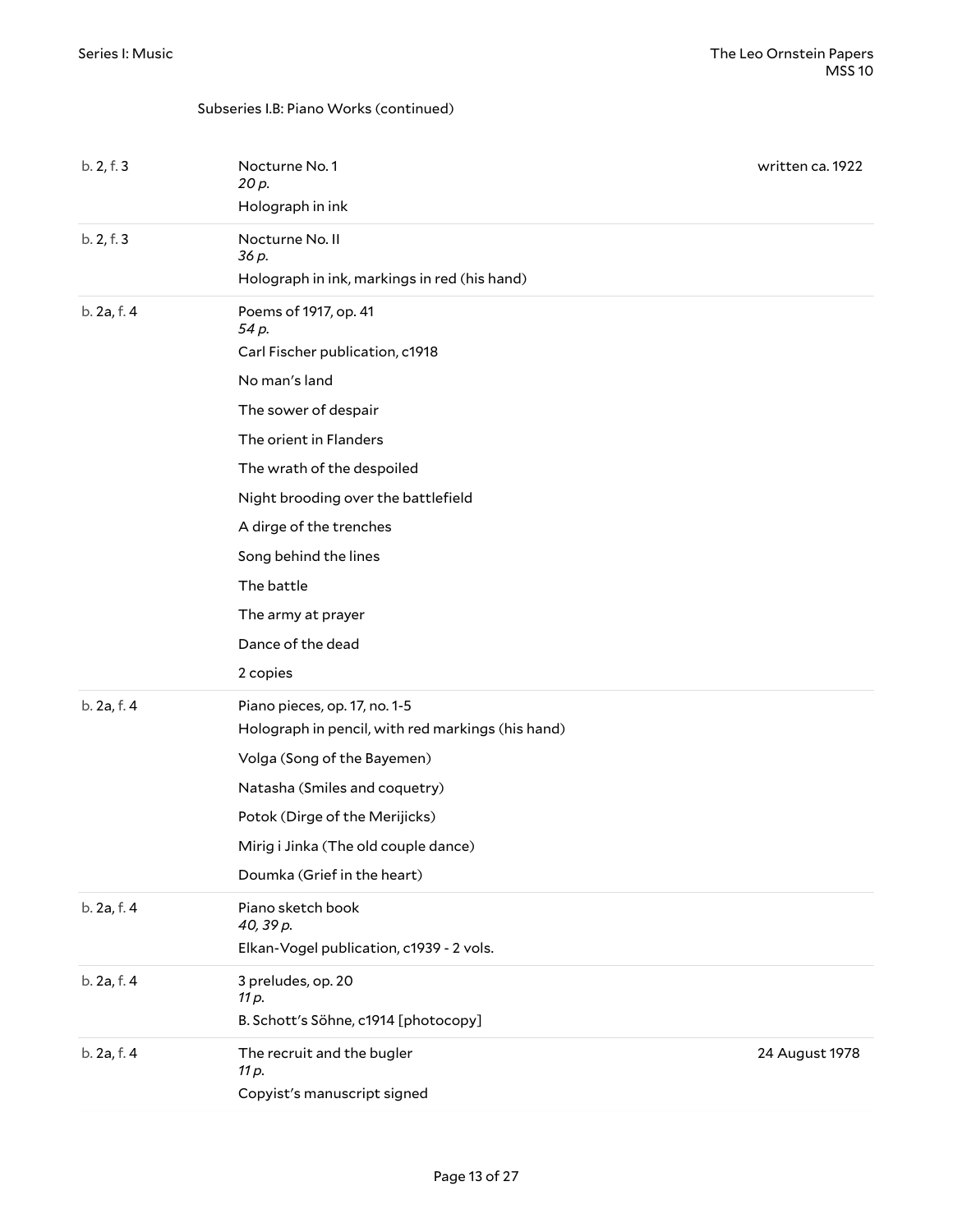| Subseries I.B: Piano Works (continued) |  |
|----------------------------------------|--|
|                                        |  |

| b. 2a, f. 5 | Seeing Russia with teacher (ten descriptive duets)<br>G. Schirmer publication, c1925 - 2 vols. |               |
|-------------|------------------------------------------------------------------------------------------------|---------------|
|             | <b>Book 1 -- 11 p.</b>                                                                         |               |
|             | The old village church                                                                         |               |
|             | Putting the wooden doll to sleep                                                               |               |
|             |                                                                                                |               |
|             | The sleigh ride                                                                                |               |
|             | The prisoners leave for Siberia                                                                |               |
|             | The Carrousel                                                                                  |               |
|             | Book 2 -- 11 p.                                                                                |               |
|             | The Moujik in the dark woods                                                                   |               |
|             | Baba tells an old tale                                                                         |               |
|             | The Cossacks ride by                                                                           |               |
|             | The barge on the Dnieper                                                                       |               |
|             | Holiday in the village                                                                         |               |
| b. 2a, f. 5 | Serenade for the pianoforte, op. 5, no. 1<br>6 p.                                              |               |
|             | Breitkopf Pulications, Inc., c1918                                                             |               |
|             | 1 original and [photocopy]                                                                     |               |
|             | [Last page contains page 1 of op. 5, no. 2 - Scherzino]                                        |               |
| b. 2a, f. 5 | Six water colors for piano, op. 80<br>21 p.                                                    |               |
|             | Carl Fischer, c1921                                                                            |               |
|             | (2 copies)                                                                                     |               |
| b. 2a, f. 5 | A small Carnival<br>10 p.                                                                      | 21 July 1978  |
|             | Copyist's manuscript signed                                                                    |               |
| b. 2a, f. 5 | Solitude<br>9 p.                                                                               | 5 August 1978 |
|             | Copyist's manuscript signed                                                                    |               |
|             | [Formerly titled "Departure": see letter 10/78]                                                |               |
| b. 2a, f. 5 | Some New York Scenes<br>20 p.                                                                  | 11 March 1971 |
|             | Holograph in black ink, markings in blue ink                                                   |               |
| b. 2a, f. 5 | Suicide in an airplane<br>16 p.                                                                |               |
|             | Holograph in black ink (his hand)                                                              |               |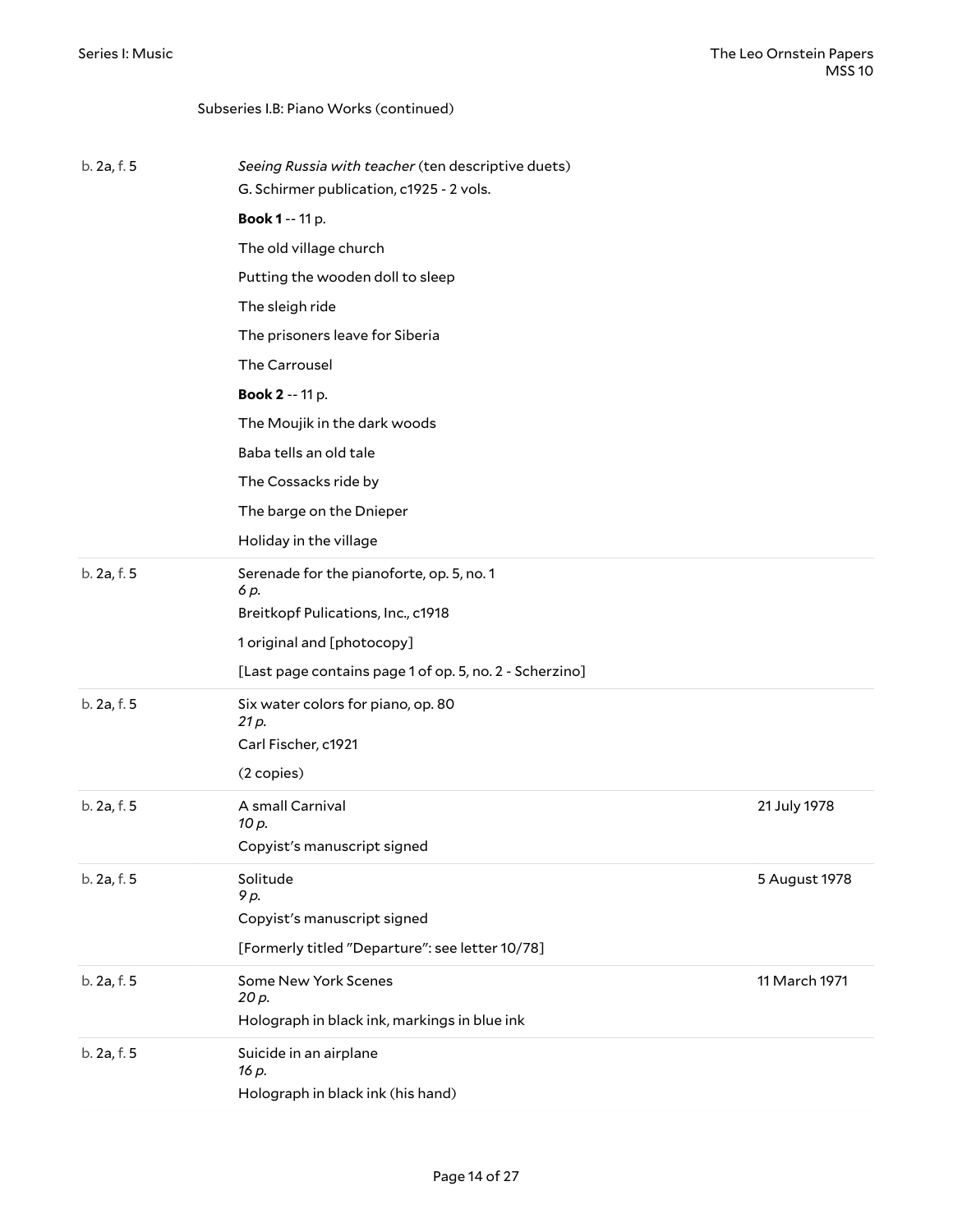| b. 2a, f. 5 | Suite russe, op. 12<br>16 p.                                                         |                                 |
|-------------|--------------------------------------------------------------------------------------|---------------------------------|
|             | W. Hansen publication, c1914                                                         |                                 |
|             | Doumka                                                                               |                                 |
|             | Extase                                                                               |                                 |
|             | Barcarole                                                                            |                                 |
|             | Mélancolie                                                                           |                                 |
|             | Danse Burlesque                                                                      |                                 |
|             | Berceuse                                                                             |                                 |
|             | Chanson pathétique                                                                   |                                 |
| b. 2a, f. 6 | Tarantelle<br>11 p.                                                                  |                                 |
|             | Holograph in ink                                                                     |                                 |
|             | Photocopy of Holograph                                                               |                                 |
|             | 1 reel of microfilm                                                                  |                                 |
| b. 2a, f. 6 | Tarantelle diabolique<br>16 p.                                                       | 29 July 1960                    |
|             | Holograph in pencil                                                                  |                                 |
| b. 2a, f. 6 | Three landscapes<br>13 p.                                                            | date is cut off of<br>photocopy |
|             | Evening's sorrow                                                                     |                                 |
|             | Copy of Copyist's manuscript signed                                                  |                                 |
|             | [is possibly intended to be part of Morning in the Woods or Some New York<br>Scenes] |                                 |
| b. 2a, f. 6 | Three landscapes<br>13 p.                                                            | October 1968                    |
|             | Evening's sorrow (revised version)                                                   |                                 |
|             | Copy of copyist's manuscript signed                                                  |                                 |
| b. 2a, f. 6 | Three moods: Anger-Grief-Joy<br>34 p.                                                |                                 |
|             | Holograph in ink                                                                     |                                 |
|             | 2 copies of holograph                                                                |                                 |
|             | 1 reel of negative film                                                              |                                 |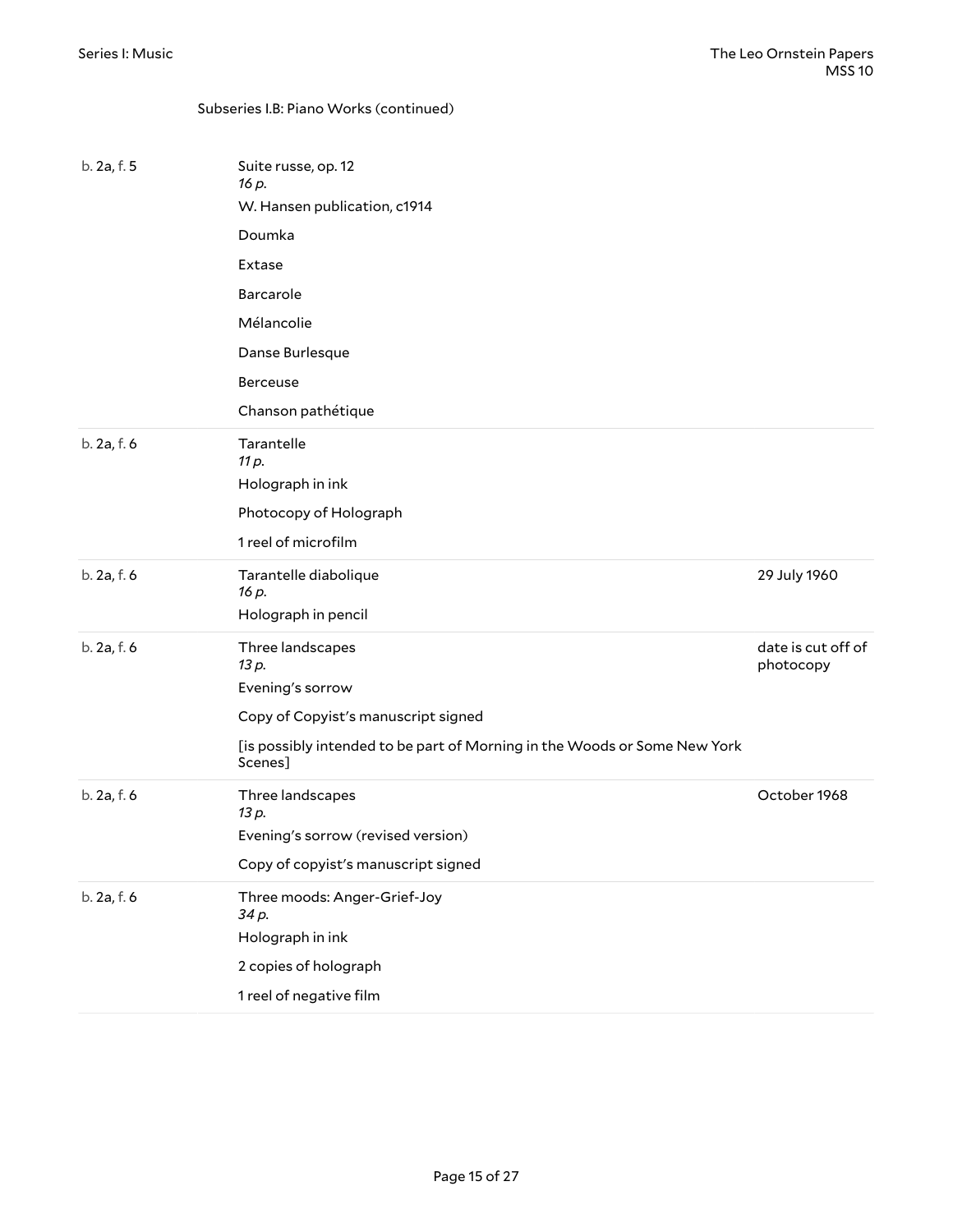| b. 2a, f. 6 | <b>Three Tales</b><br>57 p.                                   |                 |
|-------------|---------------------------------------------------------------|-----------------|
|             | A rendez-vous at the lake (30 June 1977)                      |                 |
|             | A fantasy (29 July 1977)                                      |                 |
|             | A Midnight Waltz (9 June 1977)                                |                 |
|             | Copyist's manuscript signed                                   |                 |
| b. 2a, f. 6 | To a Grecian Urn<br>4 p.                                      |                 |
|             | Holograph in ink                                              |                 |
| b. 2a, f. 6 | Two lyric pieces - II. Waltz<br>9 p.                          |                 |
|             | Carl Fischer, Inc., c1924 [photocopy]                         |                 |
| b. 2a, f. 6 | Valse diabolique<br>26 p.                                     | 22 January 1977 |
|             | Joshua Corp. Ed.                                              |                 |
|             | Copyist's manuscript signed                                   |                 |
| b. 2a, f. 6 | Vignettes for piano<br>85 p.                                  |                 |
|             | A (12 September 1977)                                         |                 |
|             | B (21 September 1977)                                         |                 |
|             | C (9 October 1977)                                            |                 |
|             | D (29 September 1977)                                         |                 |
|             | E (23 October 1977)                                           |                 |
|             | F (17 November 1977). Also includes pencil copy. 11 p. [n.d.] |                 |
|             | G (11 November 1977)                                          |                 |
|             | H (2 December 1977)                                           |                 |
|             | I (no date no signature)                                      |                 |
|             | Copyist's manuscript signed                                   |                 |
| b. 2a, f. 6 | Wild men's dance (Danse sauvage), op. 13, no. 2<br>21 p.      |                 |
|             | Schott publication, c1915                                     |                 |
|             | 3 copies                                                      |                 |
|             | Other Piano Works                                             |                 |
| b. 3, f. 1  | Fourth piano sonata<br>45 p.                                  |                 |
|             | Photocopy of printed copy                                     |                 |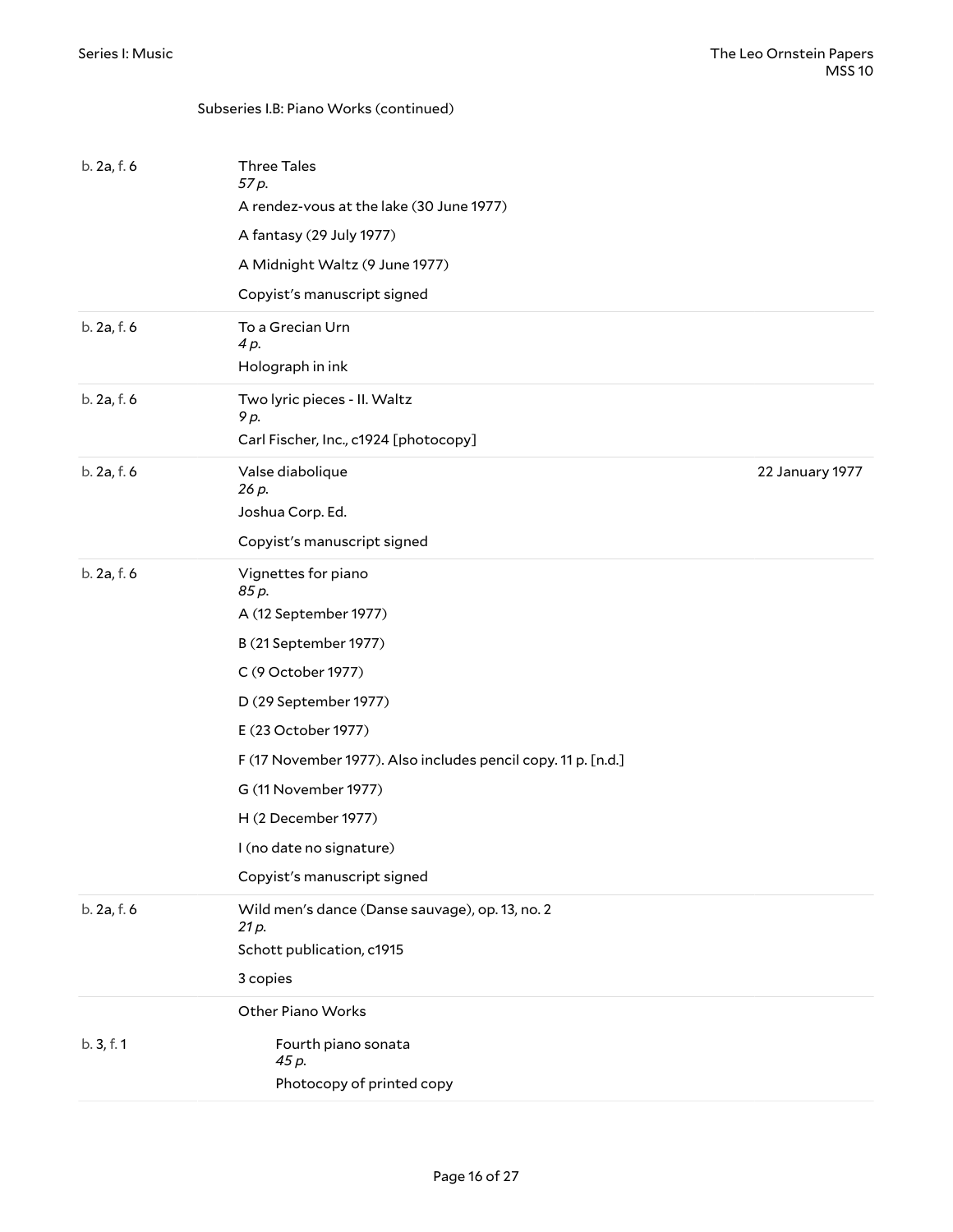| b. 3, f. 2-3 | Biography in sonata form<br>116 p.                                                                                                                                                                                 |      |
|--------------|--------------------------------------------------------------------------------------------------------------------------------------------------------------------------------------------------------------------|------|
|              | Holograph in ink                                                                                                                                                                                                   |      |
|              | Photocopy of Holograph                                                                                                                                                                                             |      |
|              | I. Vigor-Passion                                                                                                                                                                                                   |      |
|              | II. Youth's Melancholy                                                                                                                                                                                             |      |
|              | III. Some flashbacks - Spring on the banks of the Dnieper - Forebodings<br>of childhood's end: Last moments in the swing - Early sorrows - Far<br>away and long ago - The agony and ecstasy of approaching manhood |      |
|              | IV. Epilogue                                                                                                                                                                                                       |      |
| b. 3, f. 4-5 | 15 Waltzes (written mostly between 1950-1972)<br>Holograph scores, mostly in pencil                                                                                                                                |      |
| b. 3, f. 6-9 | Compositions numbered 1-42 (no titles; written 1950-1972)<br>Holograph scores                                                                                                                                      |      |
| b. 3, f. 9a  | Four untitled pieces                                                                                                                                                                                               |      |
|              | [F?] (July 1967) -- 12 p.                                                                                                                                                                                          |      |
|              | "G" (May 1963) -- 4 p.                                                                                                                                                                                             |      |
|              | "H" (28 November 1966) -- 5 p.                                                                                                                                                                                     |      |
|              | "I" (1965) -- 5 p.                                                                                                                                                                                                 |      |
|              | copy of copyist's manuscripts signed                                                                                                                                                                               |      |
| b. 3, f. 10  | Unfinished piano piece<br>9 p.                                                                                                                                                                                     |      |
|              | Holograph in pencil                                                                                                                                                                                                |      |
| b. 3, f. 10  | Nocturne [childhood effort of Leo's] op. 113, no. 2<br>6 p.                                                                                                                                                        |      |
|              | Holograph in ink (his hand)                                                                                                                                                                                        |      |
|              | Child's scribble and sketches of music at end                                                                                                                                                                      |      |
| b. 3a, f. 1  | Two improvisations, op. 95 (4 hands)<br>26 p.                                                                                                                                                                      |      |
|              | No.1 - [wanting]                                                                                                                                                                                                   |      |
|              | No. 2 - Valse Buffon                                                                                                                                                                                               |      |
|              | Holograph in ink (his hand, 1921)                                                                                                                                                                                  |      |
|              | 1 reel of microfilm                                                                                                                                                                                                |      |
| b. 3a, f. 2  | Piece four piano (4 hands), op. 19, no. 1<br>10 p.                                                                                                                                                                 | 1913 |
|              | Holograph in ink (his hand)                                                                                                                                                                                        |      |
|              | Part in ink holograph                                                                                                                                                                                              |      |

Subseries I.B: Piano Works > Other Piano Works (continued)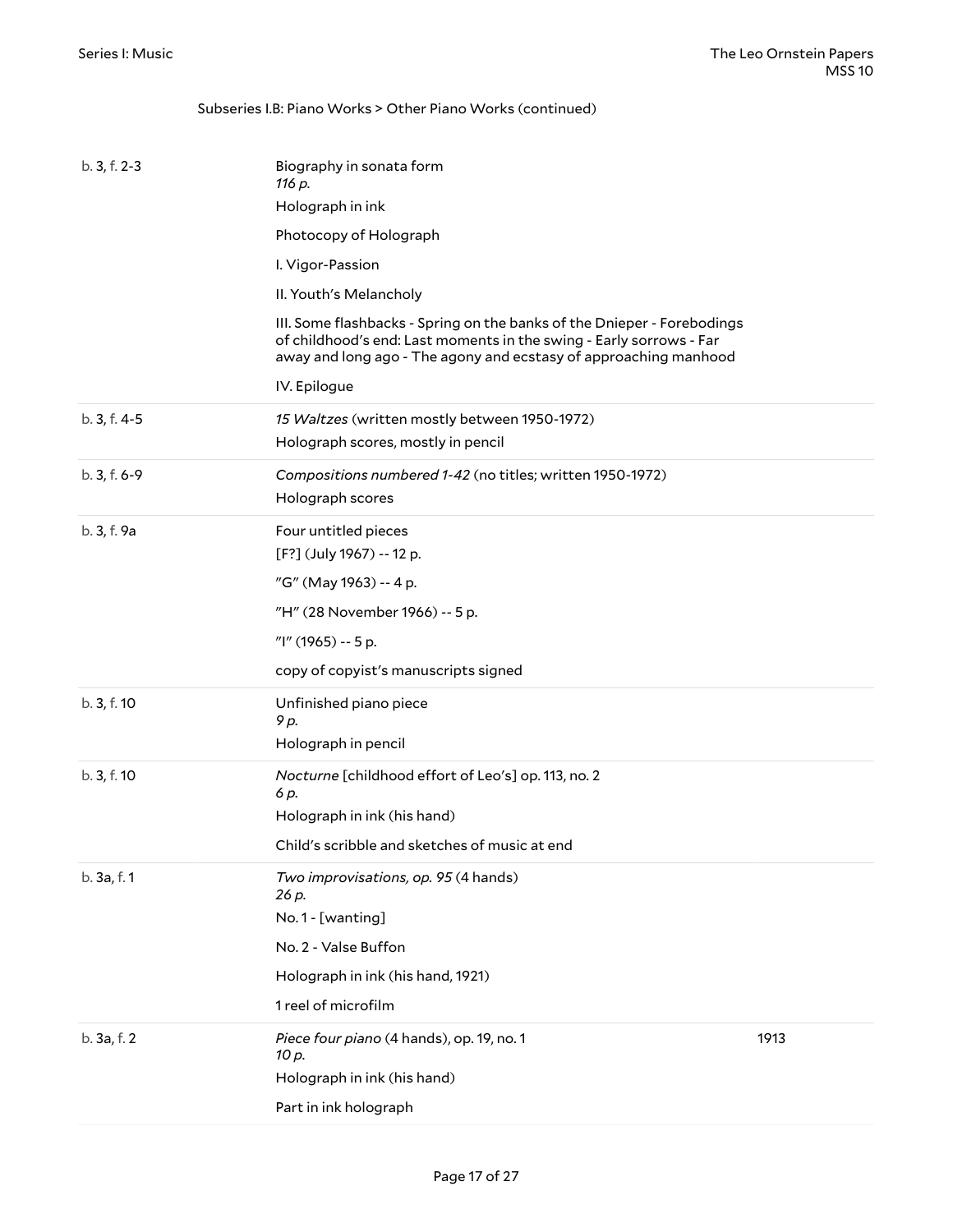#### Subseries I.B: Piano Works > Other Piano Works (continued)

|             | Subseries I.C: Chamber Music<br>With wind instruments                                                                                |                       |
|-------------|--------------------------------------------------------------------------------------------------------------------------------------|-----------------------|
| b. 3a, f. 9 | A Reverie<br>7 p.                                                                                                                    | April 21, 1979        |
| b. 3a, f. 9 | A Chromatic Dance<br>13 p.<br>General Music Publishing, c1980                                                                        |                       |
| b. 3a, f. 9 | A Chromatic Dance<br>15 p.                                                                                                           | December 29th<br>1978 |
| b. 3a, f. 9 | A la Mexicana (three pieces in folk-style for the pianoforte) op. 35<br>12 p.<br>Breitkopf & Härtel, Inc. New York c1920 (photocopy) |                       |
|             | Waltz No. 9 February 8th 1980 -- 14 p.<br>Waltz No. 14 May 17th 1980 -- 17 p.                                                        |                       |
|             | Waltz No. 8 April 16th 1980 -- 7 p.                                                                                                  |                       |
|             | Waltz No. 7 January 11th 1980 -- 7 p.                                                                                                |                       |
|             | [given the following numberings at Mrs. Ornstein's request]                                                                          |                       |
| b. 3a, f. 8 | Miscellaneous Waltzes                                                                                                                |                       |
|             | Number IV? June 29, 1974 -- 14 p.                                                                                                    |                       |
|             | Number IV June 19th, 1979 -- 11 p.                                                                                                   |                       |
|             | Number III June 3, 1979 -- 7 p.                                                                                                      |                       |
|             | Number [?] July 6th, 1979 -- 9 p.                                                                                                    |                       |
| b. 3a, f. 7 | A set of seven Waltzes                                                                                                               |                       |
|             | [last page contains page 1 of Scherzino, op. 5, no.23]                                                                               |                       |
|             | Breitkopf & Härtel, 1918                                                                                                             |                       |
| b. 3a, f. 6 | Moment Musical, Schubert-Ornstein, op. 51, no. 1<br>4 p.                                                                             |                       |
|             | Breitkopf & Härtel, 1918                                                                                                             |                       |
| b. 3a, f. 5 | Scherzino, op. 5, no. 2<br>5 p.                                                                                                      |                       |
|             | Carl Fischer, Inc., c1924 [photocopy]                                                                                                |                       |
| b.3a.f.4    | Prelude tragique (for piano four hands)<br>15 p.                                                                                     |                       |
|             | [includes pencil sketches at end of 2nd. movement]                                                                                   |                       |
|             | Holograph in ink (his hand)                                                                                                          |                       |
| b.3a.f.3    | Sonata for 2 pianos, op. 89<br>168 p.                                                                                                |                       |
|             |                                                                                                                                      |                       |

<span id="page-17-0"></span>I.C.1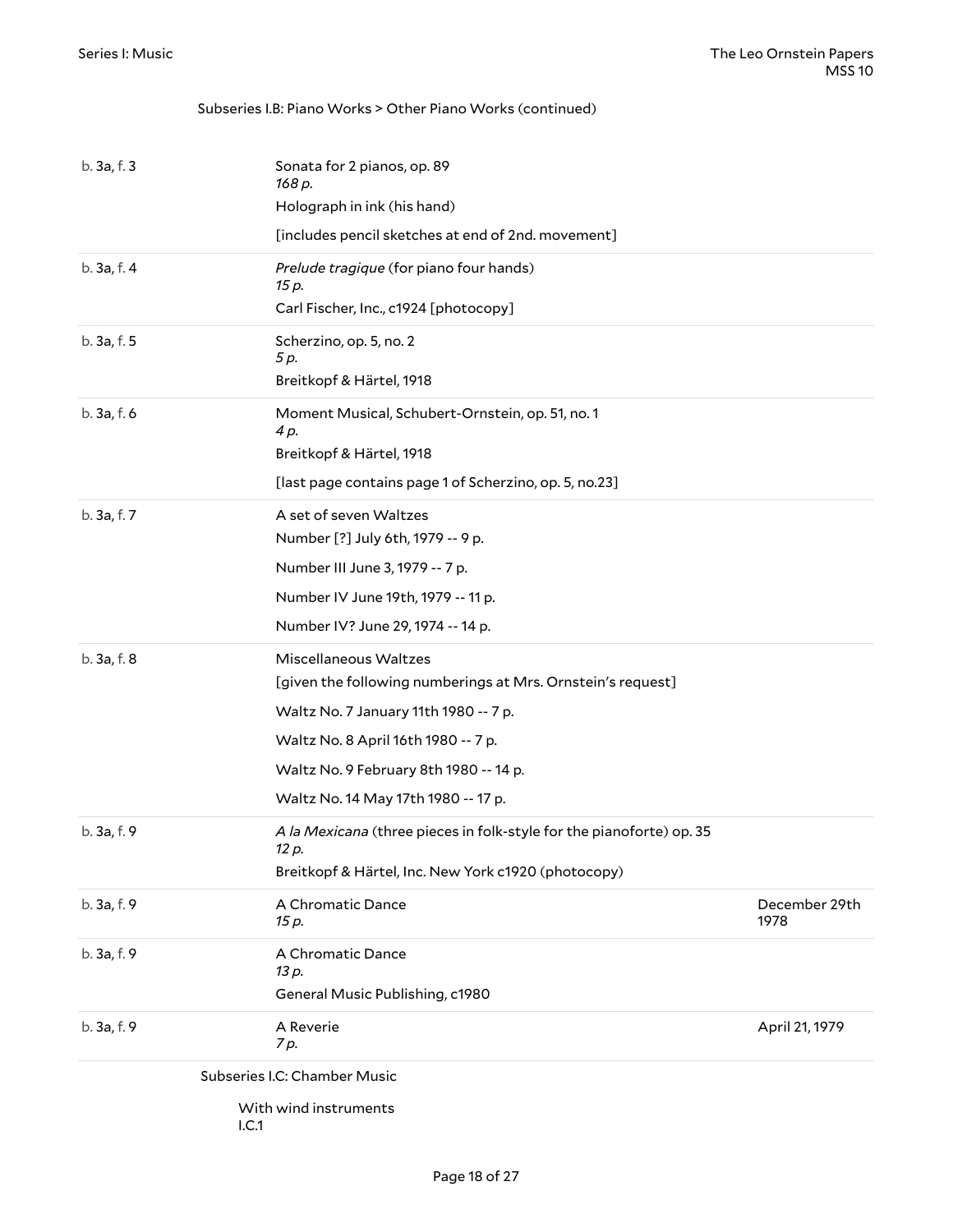#### Subseries I.C: Chamber Music > I.C.1 With wind instruments (continued)

| b. 4, f. 1  | Minuet in ancient style for flute & clarinet<br>4 p.                                      |      |
|-------------|-------------------------------------------------------------------------------------------|------|
|             | Holograph score in ink                                                                    |      |
|             | Offset copies of 2 parts - slurs in blue ink (2 p. each)                                  |      |
| b. 4, f. 1  | Prelude in ancient [antique] style for flute & clarinet<br>Offset master of score -- 7 p. |      |
|             | Offset copy of score                                                                      |      |
|             | Holograph set of 2 parts -- 4 p. each                                                     |      |
|             | Photocopy of flute part                                                                   |      |
| b. 4, f. 2  | Allegro for flute & piano [called Intermezzo]<br>Joshua Corp. Ed.                         | 1959 |
|             | Holograph score in pencil -- 19 p.                                                        |      |
|             | Holograph flute part in ink -- 5 p.                                                       |      |
|             | Photocopy of holograph flute part                                                         |      |
|             | Photocopy of alternate B-flat clarinet part -- 5 p.                                       |      |
|             | Photocopy of alternate B-flat clarinet part -- 4 p.                                       |      |
|             | Allegro for flute and piano (Feb. 20th, 1979) -- 17 p.                                    |      |
|             | Prelude for flute & piano -- 13 p.                                                        |      |
|             | Holograph score in ink                                                                    |      |
| b. 4, f. 3  | Nocturne for clarinet & piano<br>17 p.                                                    |      |
|             | Offset copy of score                                                                      |      |
|             | Holograph part in ink for clarinet                                                        |      |
| b. 4, f. 3a | Ballade for Clarinet in B-flat<br>2 p.                                                    |      |
|             | Photocopy of Copyist's manuscript                                                         |      |
| b. 4, f. 4  | Ballade for sax & piano                                                                   |      |
|             | Joshua Corp. Ed.                                                                          |      |
|             | Holograph score in ink -- 11 p.                                                           |      |
|             | Photocopy of holograph alternate B-flat clarinet part -- 2 p.                             |      |
|             | Holograph sax part in ink                                                                 |      |
|             | Holograph alternate viola part in ink                                                     |      |
|             | New set with corrections (see enclosed correspondence)                                    |      |
|             | With stringed instruments                                                                 |      |

I.C.2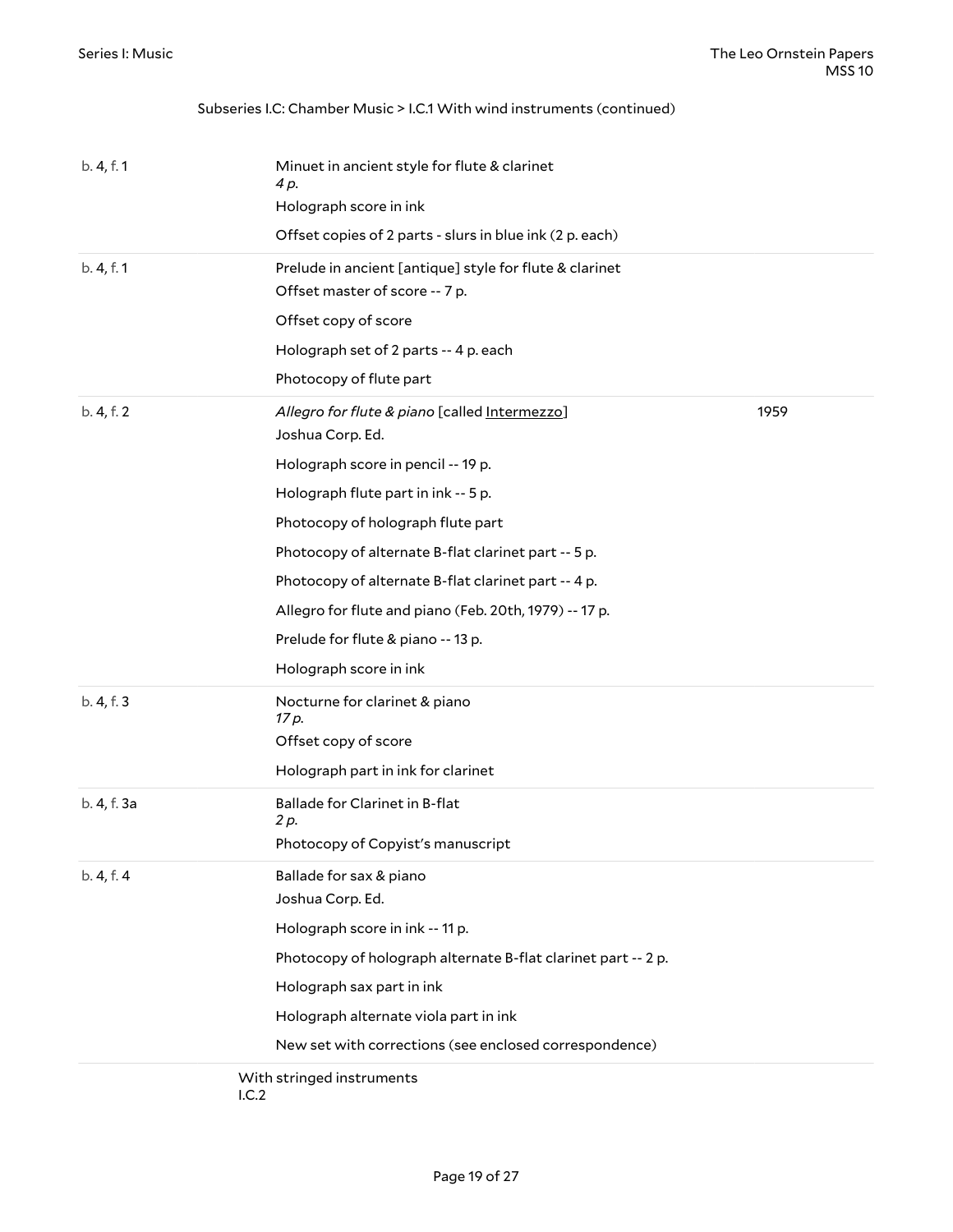#### Subseries I.C: Chamber Music > I.C.2 With stringed instruments (continued)

| b. 4, f. 5 | Hebraic Fantasy, violin & piano<br>13 p.<br>Joshua Corp. Ed.                           |
|------------|----------------------------------------------------------------------------------------|
|            | Offset copy of holograph score                                                         |
|            | Photocopy of holograph violin part                                                     |
|            | 1 reel of microfilm                                                                    |
| b. 4, f. 5 | Waltz, violin & piano<br>8 p.                                                          |
|            | Holograph score in pencil                                                              |
| b. 4, f. 6 | Violin sonata (manuscript; not op. 31)<br>42 p.                                        |
|            | Holograph score in ink of slow movement only                                           |
| b. 4, f. 6 | Sonata for violin and piano, op. 31<br>43 p.                                           |
|            | Carl Fischer, 1915                                                                     |
|            | Includes violin part (11 p.)                                                           |
|            | Photocopy                                                                              |
| b. 4, f. 7 | Violin sonata, op. 26<br>23 p.                                                         |
|            | Publisher's proof of score and part (22 May 1918)                                      |
|            | Pencil corrections added throughout                                                    |
| b. 4, f. 8 |                                                                                        |
|            | Fantasy pieces for viola & piano                                                       |
|            | I Score: 1 manuscript, 2 photocopies (17 p.); copyist's score (13 p.) --<br>Nov. 1980. |
|            | II Never written                                                                       |
|            | III Holograph score (23 October 1972) -- 19 p.                                         |
|            | Photocopy of holograph score                                                           |
|            | Holograph part                                                                         |
|            | Photocopy of holograph part                                                            |
|            | Photocopy of copyist's manuscript signed                                               |
| b. 4, f. 9 | Six Preludes for violoncello & piano<br>55 p.                                          |
|            | Joshua Corp. Ed.                                                                       |
|            | Holograph score                                                                        |
|            | Mimiographed part from the holograph, with corrections -- 19 p.                        |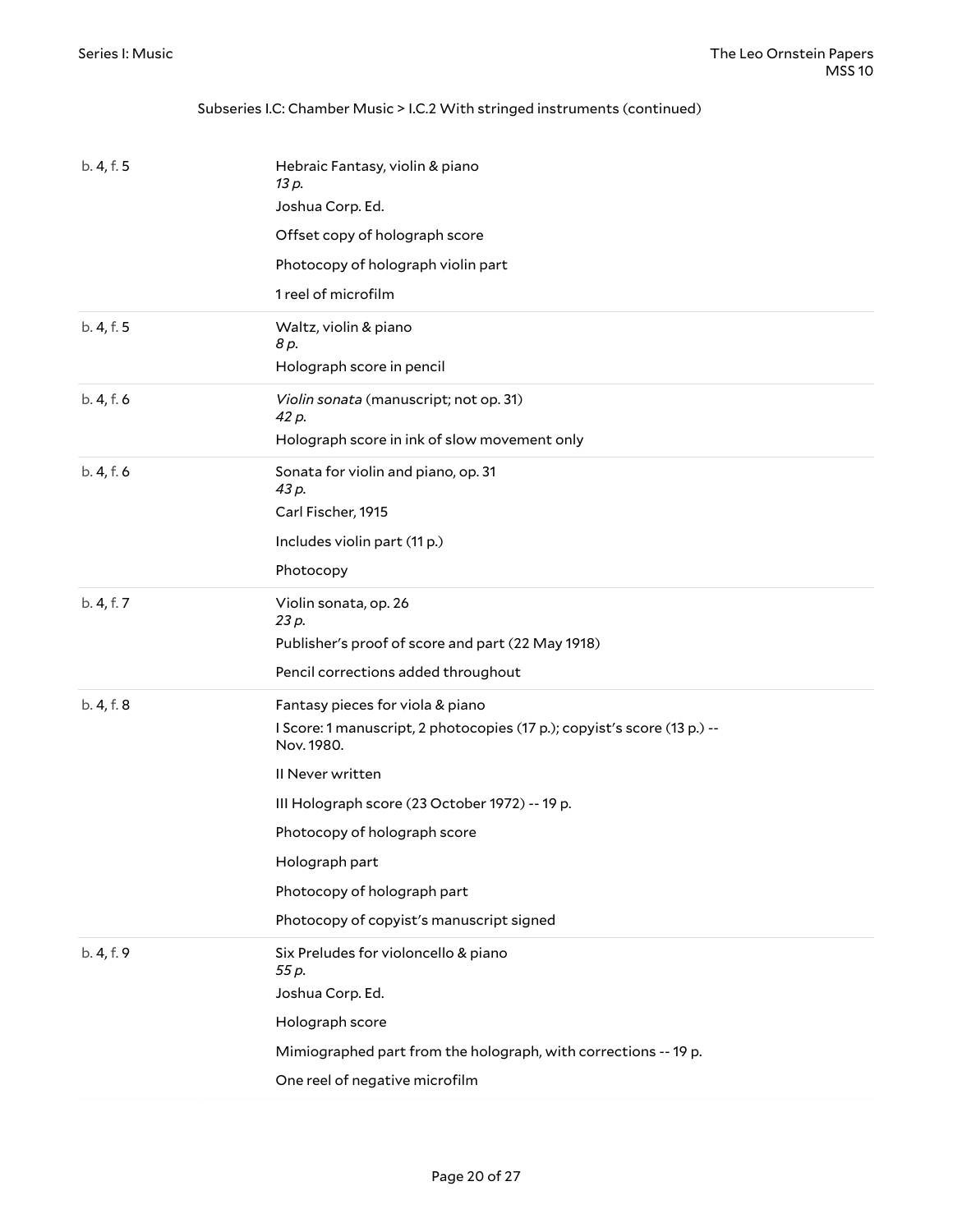#### Subseries I.C: Chamber Music > I.C.2 With stringed instruments (continued)

| b. 4, f. 10   | Violoncello sonata, op. 52<br>72 p.<br>C. Fischer publication                              |          |
|---------------|--------------------------------------------------------------------------------------------|----------|
|               | One reel of negative microfilm                                                             |          |
| b. 4, f. 10   | Violoncello sonata, no. 2<br>Holograph score in black-ink - stems etc in blue ink -- 49 p. | ca. 1920 |
|               | Photocopy of holograph part -- 8 p.                                                        |          |
|               | One reel of negative microfilm                                                             |          |
| b. 4, f. 11   | Composition no. 36 for cello and piano<br>8 p.                                             |          |
|               | Holograph score in ink                                                                     |          |
| b. 4, f. 11   | [Untitled], op. 33, no. 1 & 2, for violoncello & piano<br>4 p.                             |          |
|               | Holograph score in ink - slurs in red ink                                                  |          |
| 1.C.3         | Music for Chamber ensemble                                                                 |          |
| b.5, f.1      | String quartet, op. 28<br>61 p.                                                            |          |
|               | Holograph score in ink                                                                     |          |
|               | One reel of negative microfilm                                                             |          |
| b. 5, f. 2    | String quartet, op. 99 [full score]<br>53 p.                                               |          |
|               | Copy of copyist's manuscript signed with US copyright indication                           |          |
| b. 5, f. 2    | String quartet, op. 99 [last movement only]<br>19 p.                                       |          |
|               | Photocopy of holograph score                                                               |          |
|               | Holograph set of parts in ink                                                              |          |
| b. 5, f. 3-5  | String quartet No. III<br>114 p.                                                           | 1976     |
|               | Copyist's manuscript signed                                                                |          |
|               | Copy of copyist's manuscript signed                                                        |          |
|               | Copyist's manuscript of parts [individually foliated for each<br>movement]                 |          |
|               | 1st. violin (21 p.); 2nd. violin (17 p.); viola (21 p.); violoncello (15 p.)               |          |
| b. 5a, f. 1-2 | Quintet for piano & strings<br>269 p.                                                      |          |
|               | Offset copy of score (white on black); with ink on white paper taped in<br>corrections     |          |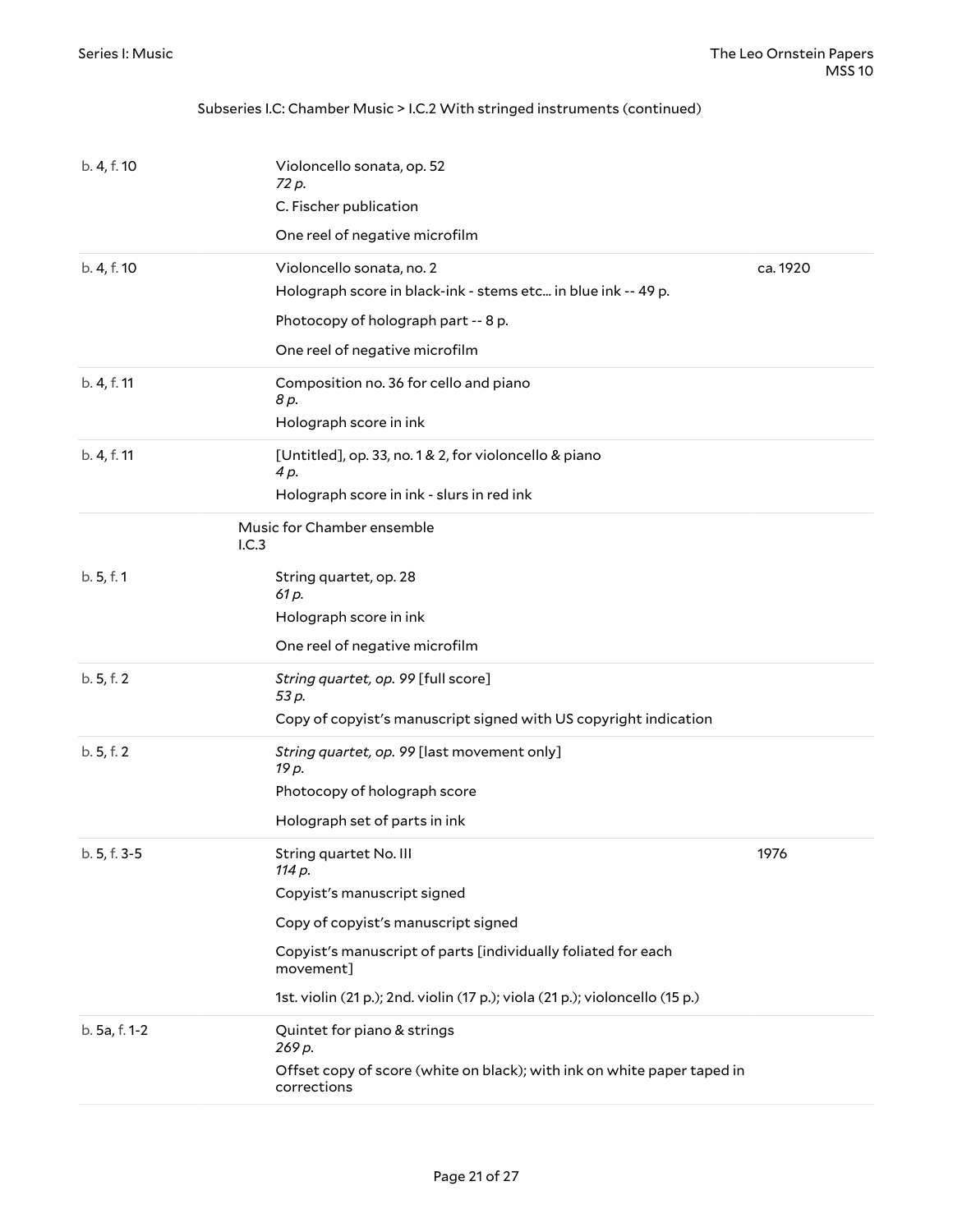#### Subseries I.C: Chamber Music > I.C.3 Music for Chamber ensemble (continued)

<span id="page-21-0"></span>

| b.5a.f.3    | Quintet for piano & strings<br>28 p. each<br>Photocopy set of holograph parts                        |      |
|-------------|------------------------------------------------------------------------------------------------------|------|
|             | One reel each of positive & negative mircrofilm                                                      |      |
| b. 5a, f. 4 | Quintette, for piano & strings, op. 92<br>271 p.                                                     | 1929 |
|             | [full score]                                                                                         |      |
|             | [Photocopies of the LC manuscript with two corrections added by Mrs.<br>Ornstein]                    |      |
| b. 5a, f. 4 | Quintette, for piano & strings, op. 92<br>107 p.                                                     | 1929 |
|             | String parts                                                                                         |      |
|             | [Photocopies of the LC manuscript with two corrections added by Mrs.<br>Ornstein]                    |      |
|             | Subseries I.D: Orchestral Music                                                                      |      |
| b.6         | Nocturne<br>76 p.                                                                                    |      |
|             | Photocopy of holograph score                                                                         |      |
|             | Holograph set of parts in ink:                                                                       |      |
|             | 34 wind, 10 violin I, 10 violin II, 8 viola, 8 violoncello, 6 bass                                   |      |
| b.7         | Dance of the Fates<br>52 p.                                                                          |      |
|             | Holograph score in pencil                                                                            |      |
|             | Photocopy of holograph score                                                                         |      |
|             | Holograph set of parts in ink: 35 wind, 10 violin I, 10 violin II, 8 viola, 7<br>violoncello, 7 bass |      |
| b.8         | Five Songs for voice & orchestra (Texts by Waldo Frank)                                              |      |
|             | Song I: Holograph score in ink, with text underlay in pencil (18 p.)                                 |      |
|             | Holograph set of parts:                                                                              |      |
|             | 8 wind, 8 violin I, 7 violin II, 9 viola, 8 cello, 6 bass                                            |      |
|             | Song II: Holograph score in ink, with pencil text [Parts same as for song I] --<br>21 p.             |      |
|             | Song III: Holograph score in ink, with pencil text [Parts same as for song I] --<br>25 p.            |      |
|             | Song IV: Holograph score in ink, with pencil text [Parts same as for song I] --<br>30 p.             |      |
|             | Song V: Holograph score in ink, with pencil text [Parts same as for song I] --<br>18 p.              |      |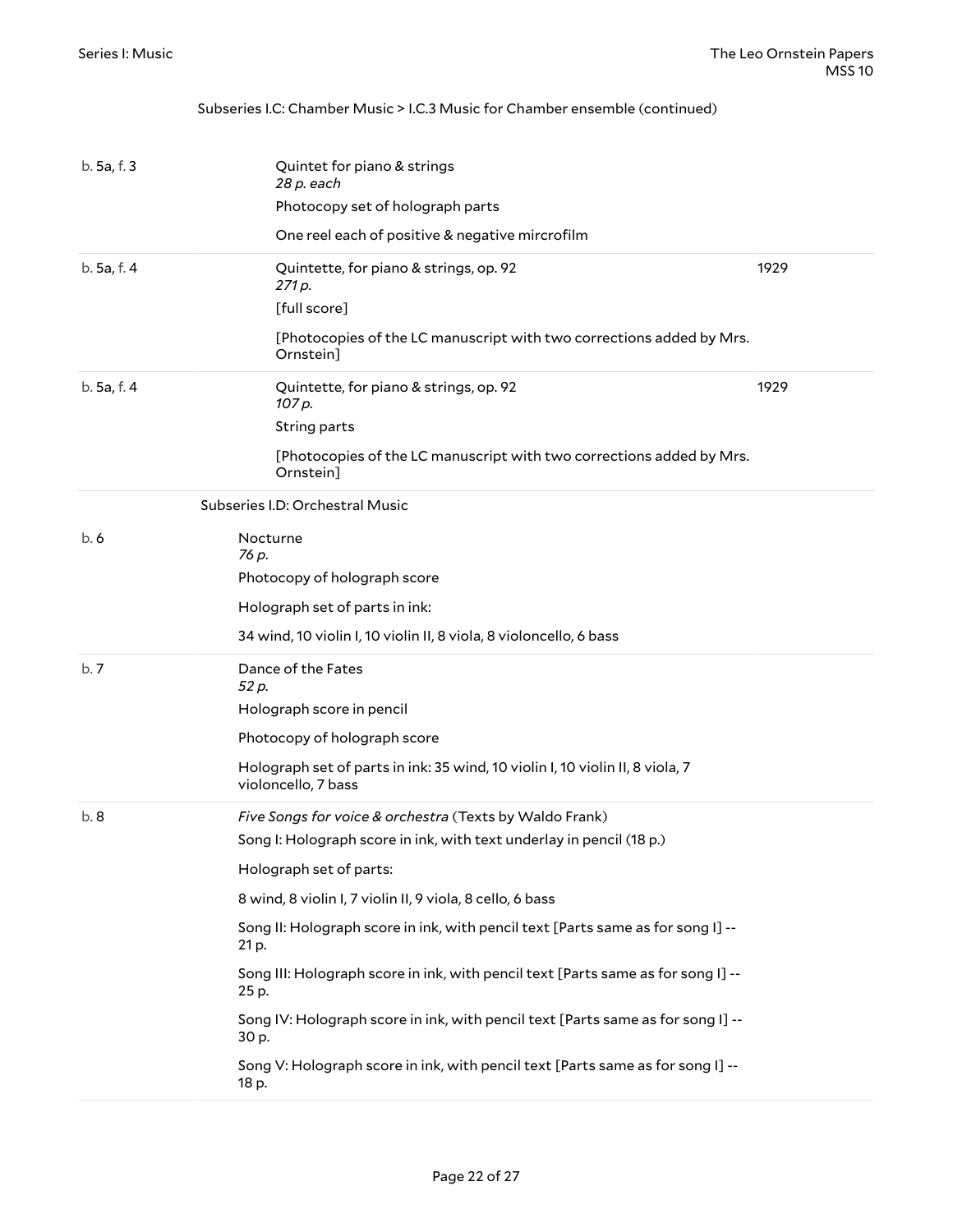#### Subseries I.D: Orchestral Music (continued)

| b. 9              | Piano concerto<br>99 p.<br>Holograph score in ink and pencil<br>one reel of microfilm                                                                                                                                                                                                                                                                                                                         |
|-------------------|---------------------------------------------------------------------------------------------------------------------------------------------------------------------------------------------------------------------------------------------------------------------------------------------------------------------------------------------------------------------------------------------------------------|
| b.9               | Piano concerto<br>110 p.<br>Holograph score in ink of 2-piano version<br>Photocopy of 2-piano version<br>One reel of negative microfilm<br>[N.B. the photocopy of the 2-piano version contains changes made by<br>Ornstein for the revival performance in Dec. 1976. These changes are in the<br>hand of William Westney]                                                                                     |
| b. 10-11, 11A-11B | Piano concerto<br>Holograph set of parts<br>Photocopy set of parts for performance                                                                                                                                                                                                                                                                                                                            |
| b.12              | Piano concerto Incidental music for the play of Lysistrata<br>Negative photostat copy of the score<br>Holograph score of section called "Lament of Young Men"                                                                                                                                                                                                                                                 |
| b.13              | Piano concerto Incidental music for the play of Lysistrata<br>Photocopy of holograph of section "Bacchanale" (1930?)<br>One reel microfilm<br>Holograph and negative photostat of instrumental parts (49 p.)<br>Copies of piano, violin, viola, cello, bass, flute, clarinet, trumpet, trombone<br>and percussion parts [2 sets]                                                                              |
| b.14              | Lysistrata Suite, for orchestra<br>Holograph score of Prelude to Act I, Burlesque & Funeral march, Prelude to<br>Act II, and opening Fanfare (for trumpet and trombone)<br>Photocopy of holograph score in its entirety: Prelude to Act I, Burlesque &<br>Funeral March, Prelude to Act II, Bacchanale -- 119 p.<br>Holograph set of string parts for entire piece, made separately from the set<br>of parts. |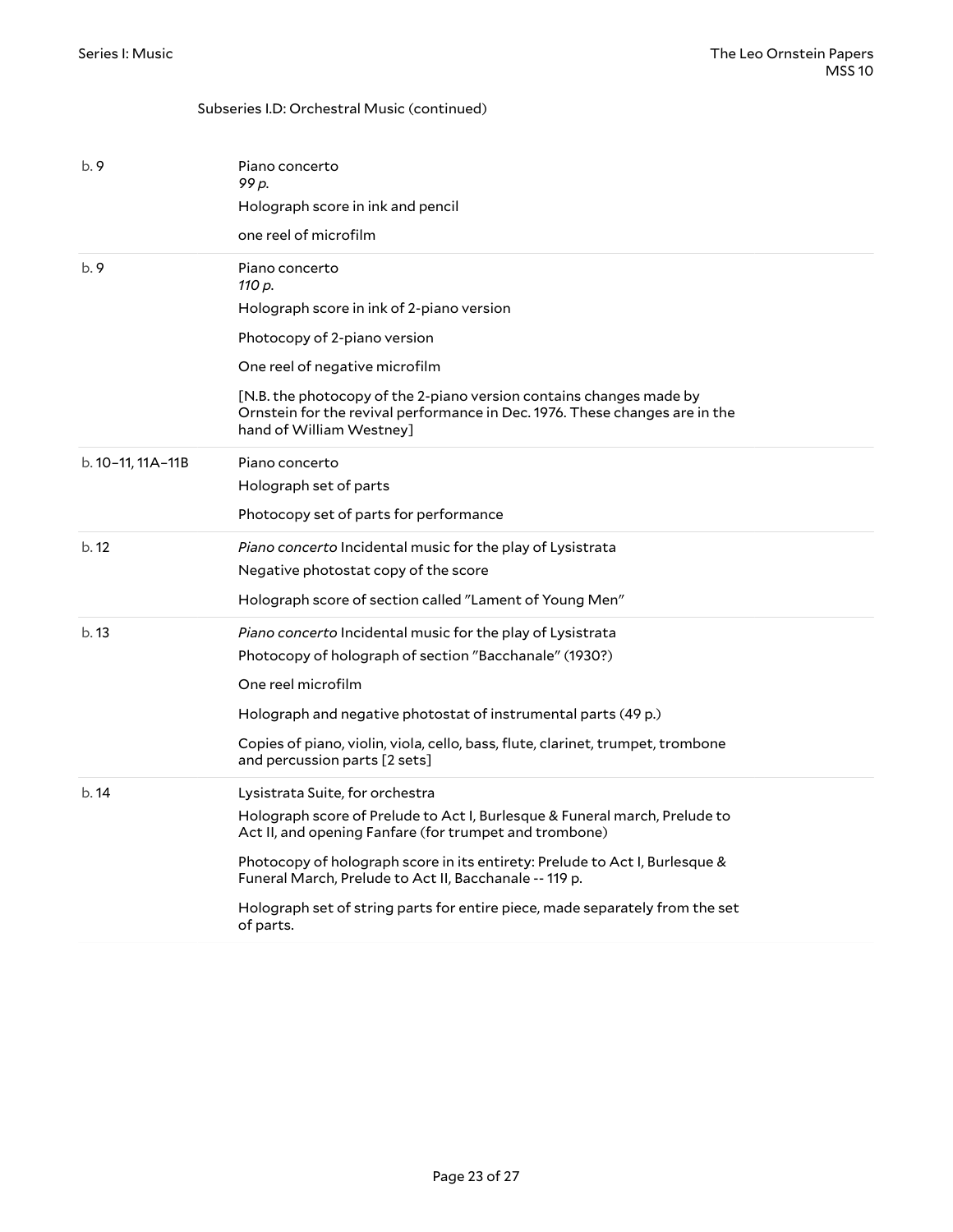|           | Subseries I.D: Orchestral Music (continued)                                                                  |
|-----------|--------------------------------------------------------------------------------------------------------------|
| b. 15     | Lysistrata Suite, for orchestra<br>Complete set of parts                                                     |
|           | Violin I - 1 holograph and 10 copies                                                                         |
|           | Violin II - 1 holograph and 10 copies                                                                        |
|           | Viola - I holograph and 8 copies                                                                             |
|           | Cello - 1 holograph and 8 copies                                                                             |
|           | Bass - 1 holograph and 8 copies                                                                              |
|           | Flutes I, II, III - holographs                                                                               |
|           | Oboes I, II, III - holographs                                                                                |
|           | English Horn - holograph for Burlesque, Prelude II and Bacchanale only                                       |
|           | Clarinet I, II, III - holograph                                                                              |
|           | Bass Clarinet - holograph                                                                                    |
|           | Bassoon I, II, III - holograph                                                                               |
|           | Contrabassoon - holograph                                                                                    |
|           | Horn I, II, III - holograph                                                                                  |
|           | Trumpet I, II, III, IV - holograph                                                                           |
|           | Trombone I, II, III - holograph                                                                              |
|           | Tuba - holograph                                                                                             |
|           | Timpani - holograph                                                                                          |
|           | Percussion - 1 holograph and 4 copies                                                                        |
|           | Large drum - holograph                                                                                       |
|           |                                                                                                              |
| $b.16-17$ | Lysistrata Suite, for orchestra<br>Copyflow set of parts to Lysistrata Suite, arranged by separate movements |
|           | Prelude to Act I                                                                                             |
|           | <b>Burlesque and Funeral March</b>                                                                           |
|           | Prelude to Act II                                                                                            |
|           | Bacchanale                                                                                                   |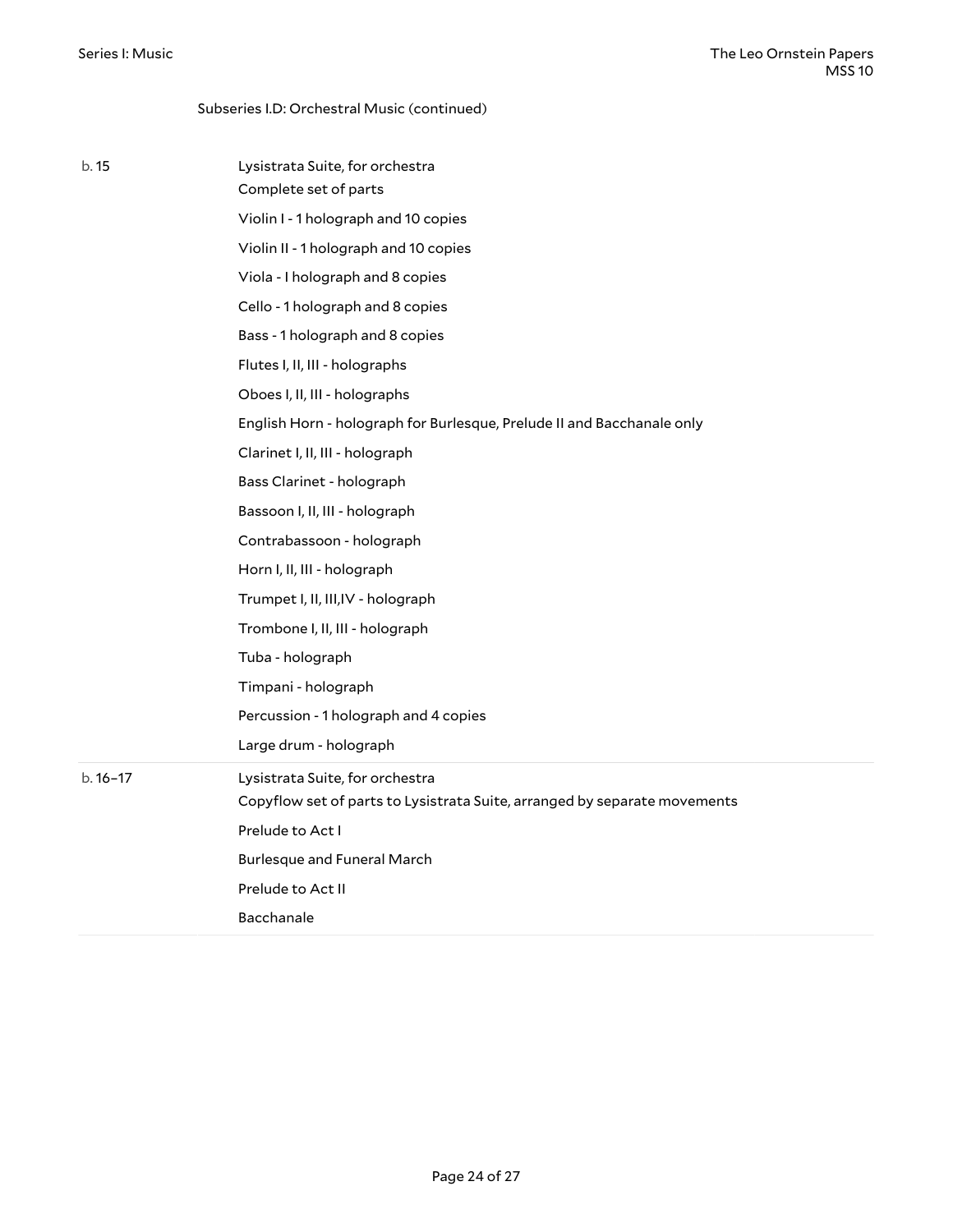### <span id="page-24-0"></span>**Series II: Photographs**

The photographs in this collection were donated by several persons, including Ornstein's niece and Mrs. Vivian Perlis. They are arranged in approximate chronological order, and include pictures of Leo Ornstein as a child, as a concert pianist and as a composer in later life.

| b. 18, f. 1 | Ornstein in Russia<br>1 item                                                                                                   | ca. 1904 |
|-------------|--------------------------------------------------------------------------------------------------------------------------------|----------|
| b. 18, f. 1 | ca. 1908<br>1 item                                                                                                             | ca. 1908 |
| b. 18, f. 1 | ca. 1910<br>1 item                                                                                                             | ca. 1910 |
| b. 18, f. 1 | ca. 1910<br>1 item                                                                                                             | ca. 1910 |
| b. 18, f. 1 | Program<br>1 item                                                                                                              | 1914     |
| b. 18, f. 1 | Postcard, portrait<br>1 item                                                                                                   | ca. 1915 |
| b. 18, f. 1 | With brother, Aaron<br>1 item                                                                                                  | ca. 1916 |
| b. 18, f. 1 | ca. 1918<br>1 item                                                                                                             | ca. 1918 |
| b. 18, f. 1 | ca. 1918<br>1 item                                                                                                             | ca. 1918 |
| b. 18, f. 1 | Program<br>1 item<br>(photo ca. 1918)                                                                                          | 1937     |
| b. 18, f. 1 | ca. 1940<br>1 item                                                                                                             | ca. 1940 |
| b. 18, f. 1 | ca. 1945<br>1 item                                                                                                             | ca. 1945 |
| b. 18, f. 1 | Miscellaneous<br>31 items<br>Pictures, publicity photos, etc and a photo button contained in a separate<br>individual envelope |          |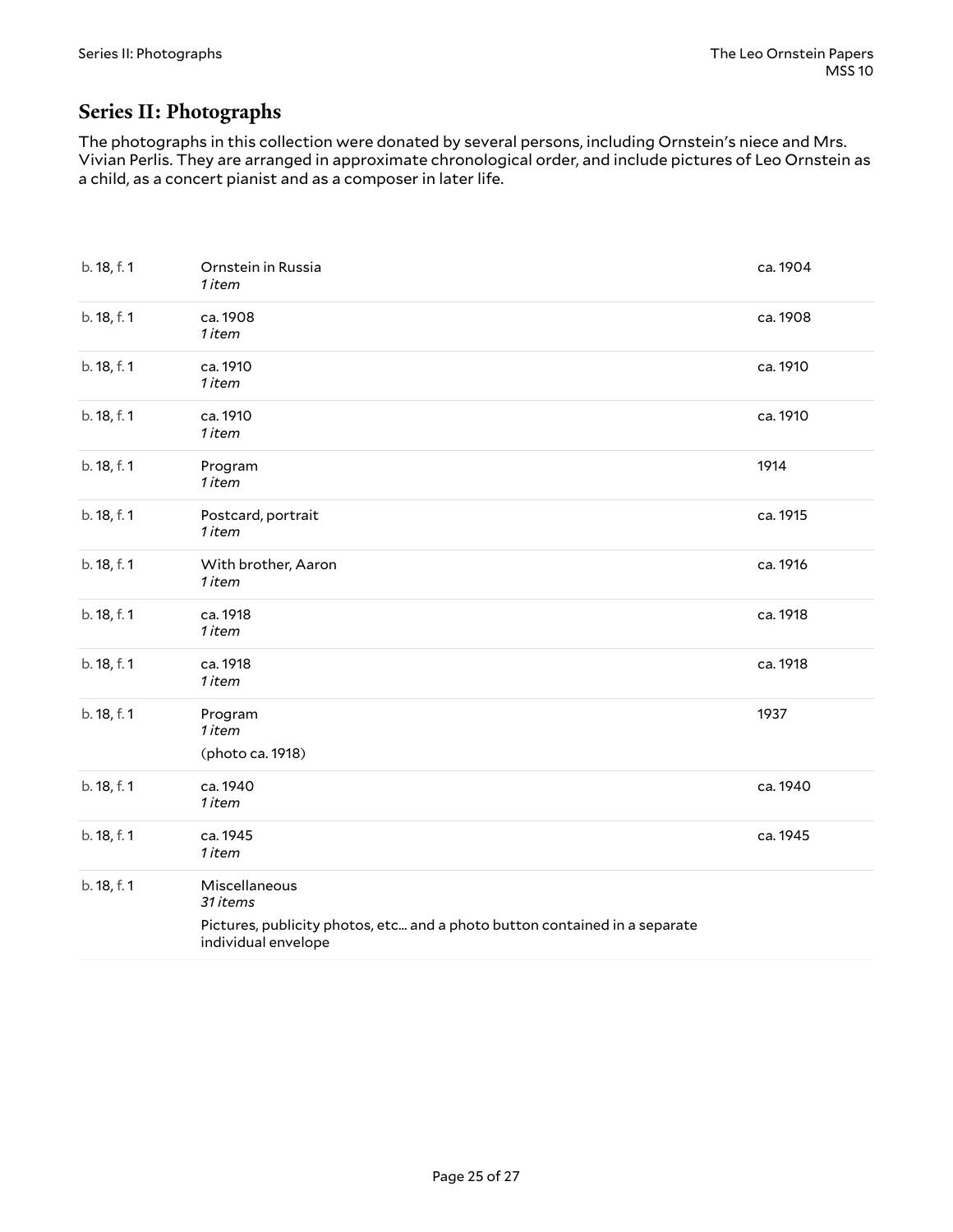### <span id="page-25-0"></span>**Series III: Miscellaneous**

| b. 18, f. 2 | <b>Biographical clippings</b><br>15 items                                                                                      |
|-------------|--------------------------------------------------------------------------------------------------------------------------------|
| b. 18, f. 3 | Incomplete works in Yale's collection with annotations by Mrs. Ornstein<br>8 items                                             |
| b. 18, f. 3 | First draft of list of complete Ornstein manuscripts with annotations by Mrs. Ornstein<br>13 items                             |
| b. 18, f. 3 | Tape of Tartar Dance, performed by Andrew Imbrie, and tape donated to collection by him                                        |
| b. 18, f. 4 | Frederick Martens Leo Ornstein - The man, his ideas, his work<br>Photocopy of book                                             |
| b. 19, f. 1 | Press accounts and reviews of concert performances given by and of Ornstein's works<br>20 items                                |
| b. 19, f. 2 | Concert programs both of Ornstein performances and performances of his music<br>16 items                                       |
| b. 19, f. 3 | Correspondence both to and from the Ornsteins<br>12 items                                                                      |
| b. 19, f. 4 | Material related to Ornstein as a pedagogue<br>8 items                                                                         |
| b. 19, f. 5 | Miscellaneous prose writings of Pauline Ornstein<br>7 items                                                                    |
|             | Short essay of Leo's aesthetic (4 p.)                                                                                          |
|             | Reminiscences from here, there & everywhere (49 p.)                                                                            |
|             | Shortcuts in taking dictation (2 p.)                                                                                           |
|             | Reminiscences continued (17 unnumbered pages) [see letter of 12 March 1975]                                                    |
|             | What is music? (120 p.)                                                                                                        |
|             | Notes and copy of analysis of Ornstein Quintet on Hotel Sylvania (Philadelphia) stationary and<br>addressed to a Miss Lederman |
| b. 19, f. 5 | Brooklyn Museum booklet on William Zorach exhibit containing HIS Leo Ornstein Piano Concert,<br>1918 on p. 46.                 |